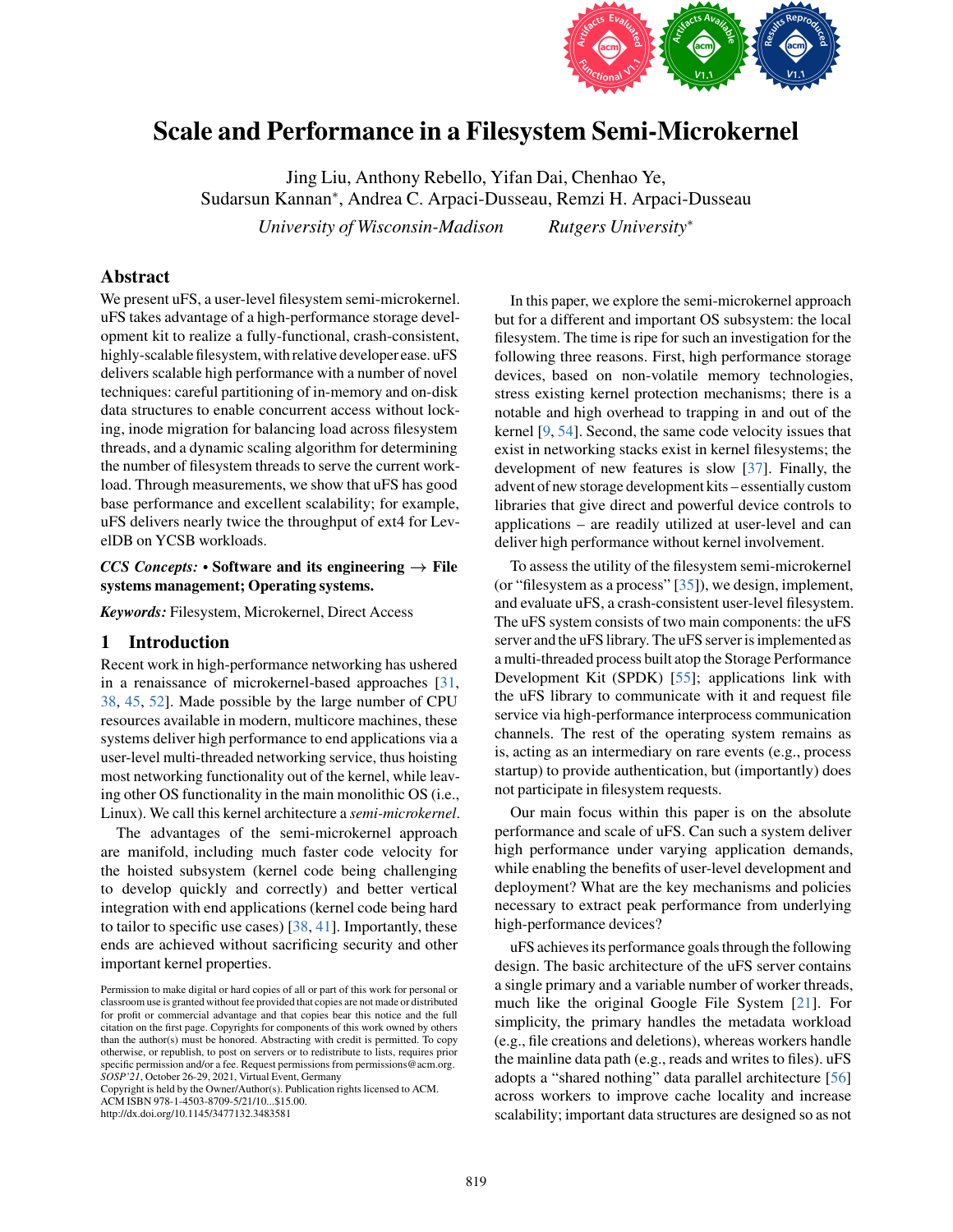to require synchronization across workers. The key unit of allocation across workers is the inode; at any moment, a file inode is owned by a single worker which serves all reads and writes to that file. To provide scalable crash consistency, uFS again carefully partitions data structures. Finally, uFS reassigns inodes across workers to balance load and dynamically scales the number of workers to demand, thus utilizing only as many CPU cores as needed.

The uFS library is also carefully designed for performance, including lease-based [\[23\]](#page-14-3) caching of data and file descriptors to reduce client-server communication. The library also includes various other optimizations, mostly designed to reduce copying while maintaining security.

We evaluate uFS with a series of microbenchmarks and real application workloads. We compare to Linux ext4 [\[40\]](#page-15-9), a traditional, time-tested and optimized kernel-based filesystem. Via microbenchmarks, we establish the baseline performance of uFS, showing that when utilizing only a single thread, it performs similarly to ext4 (sometimes better, sometimes slightly worse). We also show that the adaptive load management works well, achieving nearly peak performance while minimizing the number of cores used by uFS. Finally, through a series of real application workloads, we demonstrate the most significant benefits of the scalable semi-microkernel approach. Specifically, uFS improves performance of a mail server, a web server, and a database application from 1.2x to 3x.

The rest of this paper is structured as follows. We first cover background on microkernels and storage development kits ([§2\)](#page-1-0), and then dive into the design of uFS  $(\S_3)$ . We next evaluate uFS  $(\S_4)$ , discuss related work  $(\S 5)$ , and conclude  $(\S 6)$ .

# <span id="page-1-0"></span>2 Background

Two trends motivate our work. The first is the emergence of the semi-microkernel as a high-performance approach to subsystem design, mostly in the domain of networking. The second is the development of storage development kits, which enable high-performance, user-level direct access to modern devices. Together these trends provide the foundations for the creation of uFS.

#### 2.1 Microkernel-based Approaches

Microkernels have long played a part in the discussion of how to best structure operating system services. One of the earliest microkernels, developed in the late 1960's, was Brinch Hansen's Nucleus [\[24\]](#page-14-4), argued for a microkernel approach based on modularity. The next generation of microkernels used similar arguments. For example, in the mid-1980s Mach [\[48,](#page-15-10) [66\]](#page-16-0) stated: "[Mach] provides a small set of primitive functions designed to allow more complex services and resources to be represented as references to objects." However, performance studies revealed high caching costs [\[10\]](#page-14-5), perhaps reducing interest in microkernels for general-purpose usage.

In later years, microkernels have seen a resurgence, both in research and in practice, across various domains. For example, some variants of the L3 microkernel provide high performance [\[34\]](#page-15-11), and L3 is widely used on phones and other embedded devices. Furthermore, the more compact nature of these systems has led to pioneering efforts in OS verification [\[32\]](#page-15-12).

Most relevant to this work, recent efforts in the networking domain, including IsoStack, Snap, TAS, and Shenango [\[31,](#page-14-0) [38,](#page-15-0) [45,](#page-15-1) [52\]](#page-15-2), have created a new type of microkernel, which we refer to as a *semi-microkernel*. A semi-microkernel works in tandem with the main (monolithic) operating system, but realizes a partial or even entire OS subsystem (in this case, the networking stack) inside a user-level process. Applications wishing to use its services communicate with the semi-microkernel process via high-performance IPC channels.

The semi-microkernel approach has numerous benefits, as these works have articulated. Likely most important is *code velocity*, i.e., the ability to quickly develop, modify, and deploy system software. Instead of the slow pace common in kernel development, the hoisted subsystem can be developed in a manner more similar to application code. Application-level tools and testing frameworks can also be utilized, further improving developer productivity.

However, other benefits exist as well [\[31,](#page-14-0) [38\]](#page-15-0). Particularly important is the ability to scale system services independently from the applications using them [\[31\]](#page-14-0). When a particularly system-intensive workload is running, the semi-microkernel can recruit more resources and handle the load, regardless of the number of application threads. Similarly, when there are a large number of application threads but little system demand, the semi-microkernel can reduce its usage (perhaps down to one core).

While this approach has seen a great deal of activity and success in the networking domain, less work has arisen in the context of filesystems, where high performance approaches have mostly centered around user-level libraries (possibly with some kernel support) [\[9,](#page-14-1) [17,](#page-14-6) [30,](#page-14-7) [28,](#page-14-8) [33\]](#page-15-13). However, the emergence of storage development kits has now made it possible to explore the utility of a filesystem semi-microkernel; we discuss these kits next.

#### 2.2 Storage Performance Development Kit

High-performance devices have led to the rise of user-level development kits. These libraries allow applications to directly access devices and bypass the kernel entirely. For example, the Data Plane Development Kit (DPDK) [\[19\]](#page-14-9) consists of libraries to accelerate packet processing on a range of CPU architectures, enabling a variety of network-oriented applications to be readily implemented.

The Storage Performance Development Kit (SPDK) [\[55\]](#page-15-7) is open-source software that enables the creation of high performance user-mode storage applications running on NVMe devices. In our approach, uFS is the "application"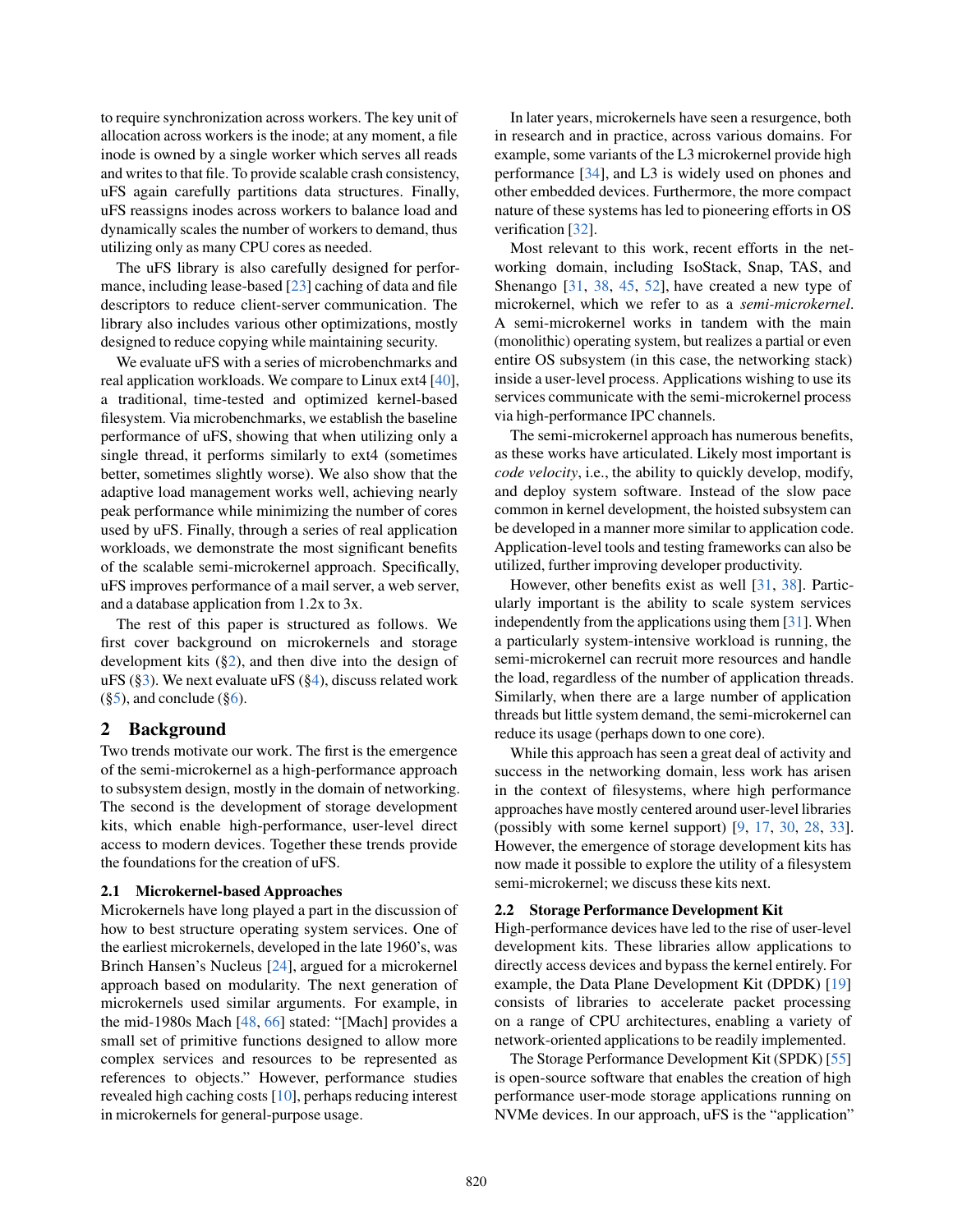while the user applications link with the uFS library to pass requests to the uFS server, which then directly uses the SPDK library APIs to perform I/O and provide the expected filesystem services.

The SPDK is realized as a user-mode device driver, and, as such, the kernel is not involved in any interactions with the device (indeed, once active, the kernel no longer can access the device at all). SPDK provides an abstraction of a *queue pair* to submit requests and receive responses; within an application (in our case, the uFS server), each thread is assigned its own queue pair, and can submit requests to the device without coordination (i.e., locking).

In this work, we focus on the lowest level SPDK APIs, which enable direct submission of requests to the device. Specifically, reads and writes are submitted via calls to spdk nvme ns cmd read and spdk nvme ns cmd write, respectively. Higher level interfaces (such as the block stack) are provided by SPDK but not utilized herein.

SPDK provides a polling-based interface via a nonblocking call to spdk nvme qpair process completions. This approach works well for high-performance devices [\[43\]](#page-15-14) and is more natural at user-level (where event handling can be clumsy or inefficient) but requires care, as excessive polling will waste CPU resources.

Memory management is also important when using the SPDK, as memory must be pinned to enable DMA to and from the NVMe device. To facilitate this, two calls (spdk dma malloc and spdk dma free) are provided. The current SPDK implementation uses Linux huge pages, and thus the calls to allocate memory must be used judiciously.

In general, the growing popularity of these types of toolkits gives rise to the question: can SPDK (or similar libraries) enable the construction of not only a specific high-performance application (which was perhaps the intended use-case), but a high-performance user-space filesystem? We believe the answer is yes, and develop an architecture to investigate this question more deeply.

### <span id="page-2-0"></span>3 uFS Design and Implementation

Designing and implementing a new filesystem using the semi-microkernel approach involves addressing a wide range of issues. To begin, we describe issues necessary for correctness and base-line efficiency given a single-threaded uFS server: managing interactions between the application, uFSserver, and I/O device; scheduling requests; and library-side caching to avoid unnecessary interactions. We then expand to issues related to scalable performance with a multi-threaded server; we efficiently partition on-disk and in-memory structures across threads with an approach where each inode is owned by a specific worker and directory operations are handled by a primary thread. Next, we describe how crash consistency can be added to uFS without harming performance; each thread independently writes to a globally-ordered logical journal. Finally, we discuss how a multi-threaded server can scalably allocate

<span id="page-2-1"></span>

Figure 1: Architecture of uFS, a Filesystem Semi-Microkernel. *Multiple applications can share a single uFS. App-1 has a separate ring-buffer to communicate with each uServer worker; to minimize data transfer, App-1 contains fd and data caches and shares memory with uServer. uServer contains multiple workers pinned to cores, of which one acts as a primary; the load manager thread is not pinned. Only initialization must pass through the OS kernel.*

cores and distribute load using an approach where each worker is assigned a goal to accomplish.

#### 3.1 Single-Threaded uServer

We introduce a single-threaded version of uFS to discuss the fundamental issues for a filesystem semi-microkernel: request scheduling, data structures, and caching.

Basic Architecture: As shown in Figure [1,](#page-2-1) uFS is composed of a filesystem process (uServer) and a library (uLib) linked with each application. The uServer is a user-level process within its own address space; we begin by assuming uServer is composed of a single thread, but this limitation is removed in the next section. We generally assume that each thread of uServer is pinned to a dedicated core. uServer interacts with the storage device with a hardware submission/completion queue pair containing NVMe commands; pinned memory is used to transfer data. uLib, which is dynamically linked into each application, offers POSIX compatibility and coordinates the connection to uServer. Control and data transfers between uLib and uServer are separated. For control, uFS uses a per-application thread-safe lockless ring buffer. For data, each application I/O thread performs allocations from thread-private memory that is shared with uServer.

The only time in which uFS interacts with the OS kernel is for initial authentication: when an application begins, uLib transparently invokes a new system call uFS\_init. This system call assigns a key to each application and retrieves the application's credentials (i.e., pid, uid, and gid), which are then stored in uServer. This key is returned to the application and passed to uServer as part of any operation that requires permission checks.

uFS is POSIX-compliant with the exception of support for extended attributes, links, mmap, and chmod/chown.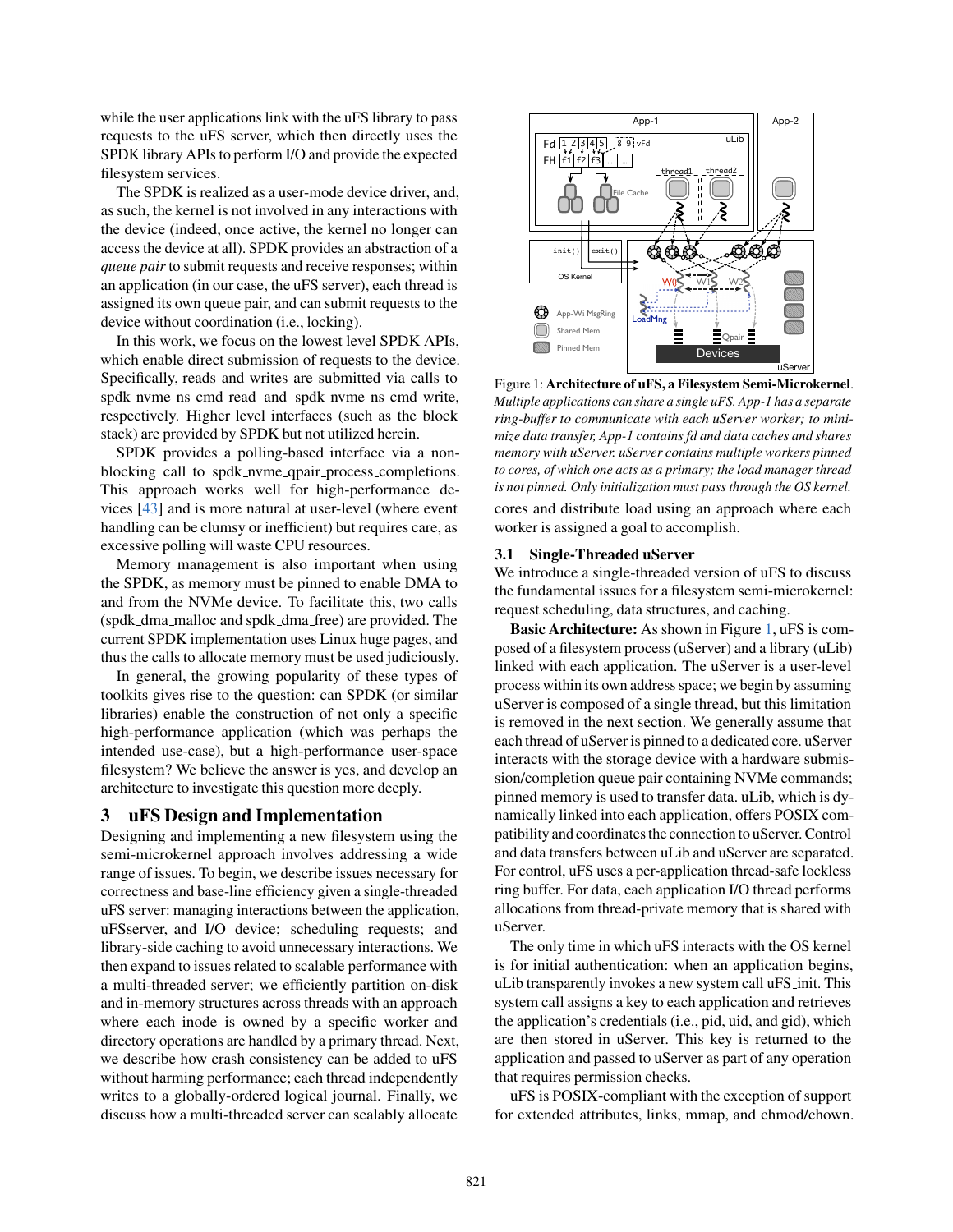Many applications run seamlessly with uFS because of such compatibility [\[28,](#page-14-8) [60\]](#page-15-15). Supporting mmap could further improve the usability of uFS. One could leverage *userfaultfd* to dispatch an application's uFS-related page faults for mmap'd files to the uServer; we leave this to future work. uFS is still an initial implementation and is missing some optimizations found in mature filesystems such as read-ahead and delayed allocation.

Scheduling: To provide low latency and high throughput across clients, uFS balances attending to client requests with keeping the device utilized. The single-threaded server iterates through five tasks: receiving requests from clients in the message rings and placing them in a single internal ready queue; processing requests in the ready queue (currently in FIFO order); attending to background activity (e.g., flushing dirty blocks to the device and freeing blocks from deleted inodes); initiating device requests; polling the device for request completion; and notifying the client of results. Processing a client request may generate intermediate operations that are also placed in the ready queue (e.g., pathname lookup creates intermediate operations for reading and checking the permissions of each intermediate inode and directory). The server continues polling and serving requests while other I/O operations are underway.

Data Structures: uFS uses on-disk data structures similar to other UNIX-based filesystems: superblocks, inodes, bitmaps, and directory entries. On-disk inodes are 512 bytes with standard information; in-memory inodes track related FDs and states (dirty, deleted, checkpointed). Bitmaps track blocks of different extent sizes.

Directory entries are simple mappings of name to inode number. The dentry cache is combined with a recursive permission map. For example, for the directory /a/b, the root map stores the pair  $\langle a, \text{perms}+\text{map}$  for  $\langle a \rangle$ ; the map of /a, stores <b, perms+map of /a/b>. As path are visited, they are cached in this permission map, with information obtained from inodes as needed.

Caching and Copy Elimination: uFS reduces data movement across the application, uServer, and device with three techniques: caching, leases, and shared memory. First, to avoid unnecessary I/O between the server and device, uServer contains a pinned user-level block buffer cache for inodes and data blocks. This simple LRU cache is accessed by physical block number; therefore, in-memory data structures contain pointers to the original on-disk representations.

Second, to avoid IPC round trips between the client and server, file descriptors and data are cached on clients with leases. Client caching of file descriptors (FDs) enables a subsequent open, close, or lseek (if it does not depend on current file size) to be handled locally by the client. The FD lease is invalidated if another client renames or unlinks this file, at which point the local objects are flushed to the server. FD caching improves the latency of an open from 5.5us

down to 1.5us. The client cache of read data blocks is private to each process (but shared by threads). Multiple client processes can simultaneously hold a read lease; if a write request arrives at the server, the read lease will not be renewed and the writer must wait for two lease terms to expire. When there are no read leases, all reads are sent to the server. Read caching improves the latency of 16KB reads from 10us on the server down to 4.3-8us. We have also implemented a prototype write cache,whichis only enabled forthe ScaleFS-Bench and LevelDB experiments. When cached, writes to newly created, private files are kept local until fsync is called on that file, at which point the dirty data is flushed to uServer.

Third, to avoid copying data between the application itself and uLib, applications can directly access a memory region shared between uLib and uServer. uFS introduces uFS malloc to allocate from this shared space; the shared buffer can be exposed to the end application for maximum performance, or hidden within uLib for portability. For example, an application can use a buffer from uFS\_malloc and pass it to uFS allocated write to avoid any copies between the application, uLib, and uServer. Alternatively, if an application calls uFS\_write(buf), uLib calls uFS\_malloc, copies the contents of buf to shared memory, and then calls uFS allocated write. Avoiding this extra copy significantly improves latency; for a 16KB append, copying data to the server requires 8.5us, sharing an allocated buffer requires 6.5us, and local caching requires only 2.3us.

### 3.2 Multi-Threaded uServer

A single-threaded semi-microkernel may not be able to deliver the full bandwidth of current I/O devices to applications. Traditional kernel filesystems scale with additional cores with task parallelism: application threads running in privileged mode can concurrently access the same data on different cores. However, kernel filesystems have scalability bottlenecks from data dependencies and synchronization [\[13,](#page-14-10) [42\]](#page-15-16).

In contrast, uFS adopts data parallelism for scalability, dividing filesystem data structures across different cores in a shared-nothing architecture [\[56\]](#page-15-8). Thus, the server process can be composed of multiple threads. A multi-threaded server must chose the granularity at which to divide filesystem data across threads: the more fine-grained, the more parallelism, but also the higher the complexity and synchronization. In uFS, each server thread holds exclusive ownership of an individual file and each file can be mapped to any thread. Unlike other approaches that have statically partitioned files or data across nodes [\[27,](#page-14-11) [29\]](#page-14-12), in uFS the mapping of inodes to threads is dynamic and independent of the directory hierarchy. The drawback of per-inode partitioning is that traffic to a single (or busy) large file cannot be split across server threads.

Basic Architecture: uServer is divided into multiple threads, with each thread pinned to a dedicated core. Each thread accesses the shared storage device directly with its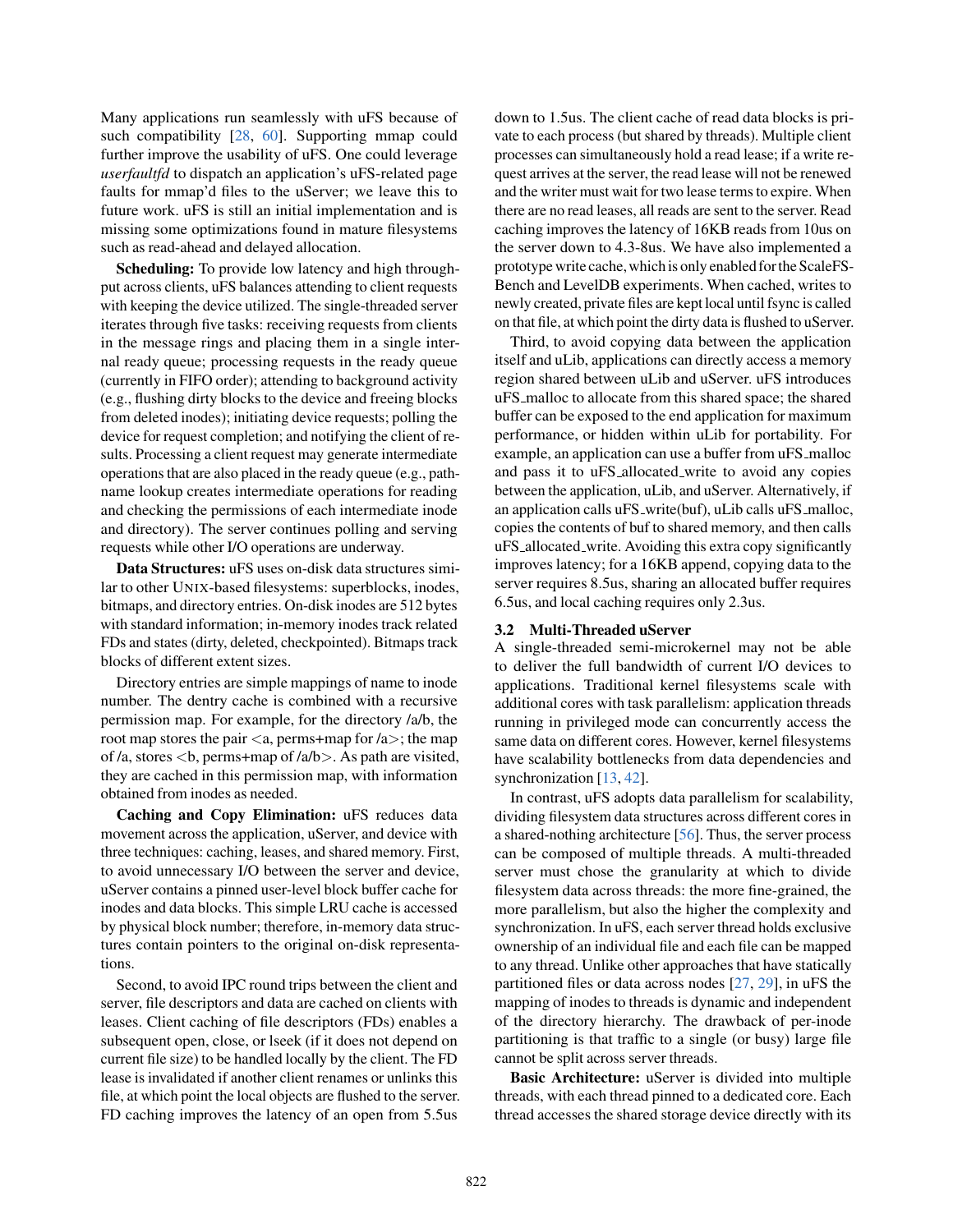<span id="page-4-0"></span>

**O** Primary Core Active Core Unactive Core **O** Directory Inode File Inode

Figure 2: Dynamic Inode Ownership. *The dashed line indicates sets of inodes owned by each worker other than the primary; there is no relationship between the directory namespace and ownership. All inodes begin on the primary, but may be reassigned based on load. The primary owns all directory inodes.*

own qpair; qpairs are not shared across threads, so no locking is needed. Similarly, each server thread has its own ring buffer to communicate with uLib in each application.

uServer is composed of one or more *worker* threads; one of the worker threads also acts as a *primary*. A ring buffer is added between the primary and other workers for communication within uServer. Each worker owns different file inodes and thus handles corresponding file operations. Beyond regular inode operations, the primary has two additional responsibilities. First, the primary owns all directory inodes; as a result, directory operations are serialized in the primary. By locating all directories in the primary, uFS avoids complex coordination for cross-directory operations. Second, the primary tracks the assignment of file inodes to threads. The primary possesses global knowledge of current inode assignments and serves as the central hub for the mechanism of reassigning inodes. All file inodes are initially assigned to the primary, but will be reassigned to other workers depending on load. A division of inodes across server threads is illustrated in Figure [2.](#page-4-0)

For directory operations, uLib contacts the primary thread. For file operations, uLib can contact any thread; if the contacted thread is not currently the file owner, uLib is notified and redirects requests accordingly.

Scheduling and Caching: With a multi-threaded server, each thread has its own ring buffer per-application, its own ready queue, and its own qpairs with the storage device. In its scheduling loop, each worker now also handles requests sent by the primary. A multi-threaded server changes caching only in that the server user-level buffer cache is now perworker. In our prototype, each thread is allocated a fixed amount of pinned memory; dynamically sizing the buffer cache per worker remains future work.

Data Structures: Filesystem data structures are dynamically divided across server threads, with the inode as the unit of division. The worker that currently owns an inode is guaranteed to be the sole thread accessing the corresponding data, both in-memory and on-disk; thus, the ownership of an inode grants access to the data structures for handling operations involving only this inode (e.g., reading/writing/allocating data and reading inode metadata). With this separation, there is no lock or data contention for file operations. To

<span id="page-4-1"></span>

Figure 3: Inode Reassignment. *The left side shows initial state and 5 steps for inode 2 to be reassigned from w1 to w2. The right shows final state: the InodeMap on the primary is updated and w2 can use data associated with inode 2 in the buffer cache.*

enable independent writing of inodes across threads uFS ensures an inode fits in the atomic unit of the storage device (512B).

To manage the dynamic assignment of inodes to workers, the primary contains an inode map mapping inodes to workers; each worker tracks a list of inodes it owns. Given the primary owns all directory inodes, the primary modifies all dentries and performs all directory operations (e.g., creat); as a result, only the primary can allocate and deallocate inodes. Thus, the primary owns the imap and all dentries.

The on-disk representation of data bitmaps are more complex to handle since workers must allocate data blocks without synchronization; although bitmaps provide efficient allocation, they do entangle operations across threads given 512B atomic updates. The in-memory bitmap, in contrast, can be shared by several threads given atomic updates to a single cache line. Thus, the primary contains a *dbmap* block allocation table that maps data bitmap blocks to workers. Once a data bitmap block is used by a worker, that assignment is immutable; each worker allocates many dbmaps at a time to efficiently perform its own block allocations.

uServer also minimizes the sharing of in-memory data structures across cores. The dentry cache plays a critical role in performance, particularly for path resolution and permission checking [\[61\]](#page-15-17). The scalable lock-free concurrent dentry cache in uFS is based on an industry-quality hash map [\[2\]](#page-14-13). As described previously, each level of a pathname is a key in the map to retrieve the inode and the next level's map; the inode's permission bits are compared with the application's uid and gid. The dentry cache is single-writer (primary) and multi-reader (other workers). For most calls to open or stat, the paths are present in the dentry cache and readable by any worker. When an entry is not present, the primary finishes the lookup and inserts the items into the dentry cache. To guarantee atomicity, the primary handles some operations. For example, for atomic renames, no clients should see both filenames; thus, the primary deletes the relevant items from the dentry cache, forcing workers to redirect lookups to the primary.

Inode assignment mechanism: Figure [3](#page-4-1) shows the mechanisms for reassigning a file inode to a worker; the policies for load balancing and determining the number of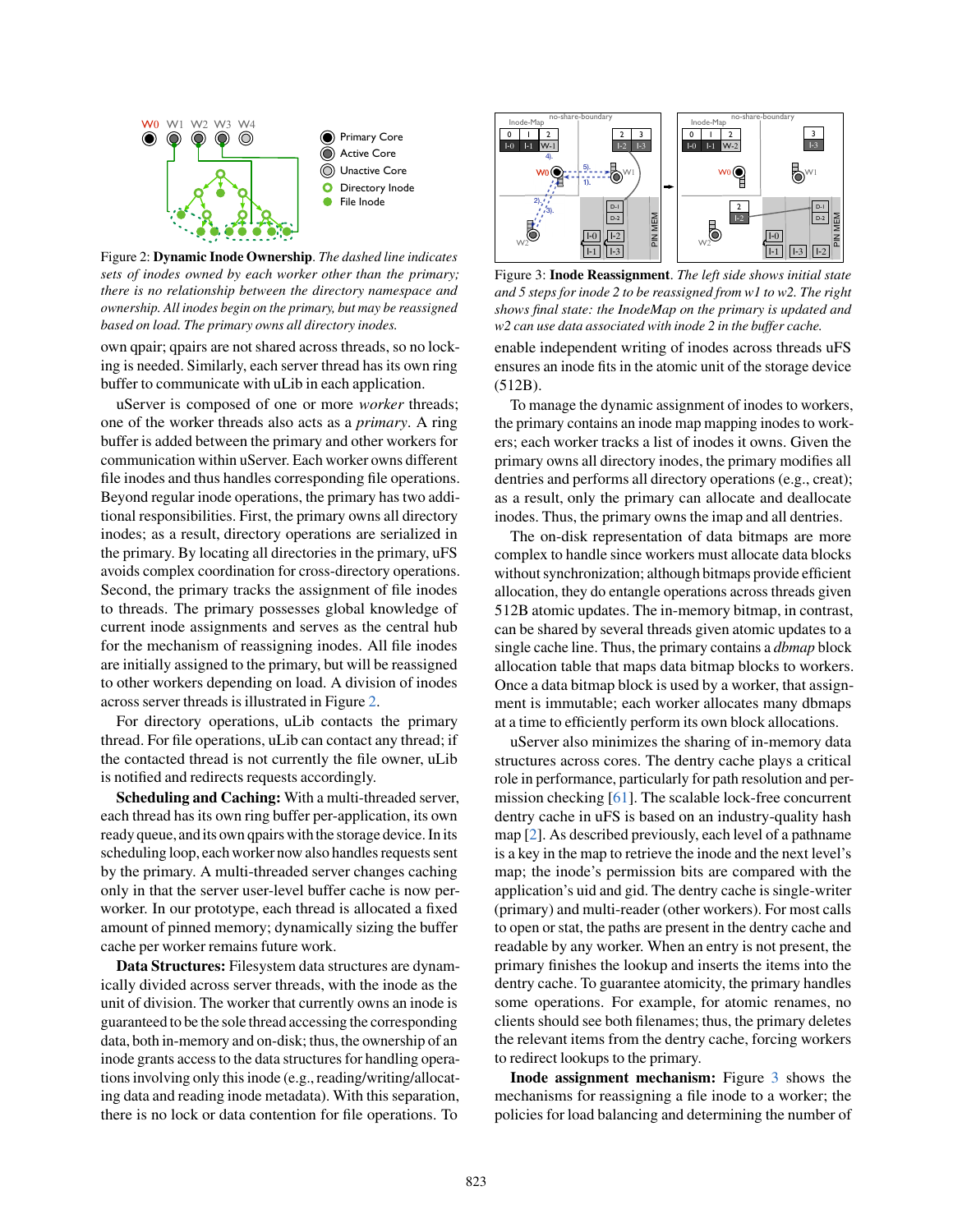cores are described in Section [3.4.](#page-6-1) The assignment steps are as follows. 1) The owning thread, w1, initiates the migration of inode I2 by removing I2 from its inode list and completing any related requests. The owner notifies the primary of all state associated with I2 (e.g., opened FDs and entries in the buffer cache). 2) The primary marks the owner of I2 in its inode map as unknown and forwards this request to the new owner, w2. 3) The new owner sets up I2's context by linking I2 into its own inode list and extracting the buffer cache entries it can use (no copying is performed); it sends an ack to the primary. 4) The primary changes I2's owner to w2 in the inode map 5) The primary notifies w1 that the reassignment is complete. Any requests that arrive at a nonowner are returned to the client to retry at the primary. Once the primary knows the owner, it informs the client to redirect requests to the new owner.

#### 3.3 Crash Consistency

uFS is a crash-consistent filesystem based on ordered metadata journaling [\[47\]](#page-15-18). Like other ordered metadata journaling filesystems, uFS first writes user data blocks to their in-place locations on disk; then, within a transaction in the on-disk journal, it logs a description of the metadata changes; after the transaction is marked committed, the in-place metadata can be checkpointed and the transaction marked free. If a crash occurs after the transaction is committed but before it is freed, recovery replays the changes from the transaction. Without journaling, while running, uFS only flushes dirty data blocks for files and directories and on a graceful shutdown writes bitmaps and inodes.

Basic Architecture: uFS achieves highly-scalable performance with crash consistency by allowing each thread to write to a shared journal with minimum coordination. uFS achieves this by leveraging the property that each inode has one owner and, therefore, the owner can perform the transactions involving that inode. However, this ownership is complicated by the fact a migrated inode may contain blocks that were allocated on different workers. Physical journaling at the per-block level, as in ext4, would require writing block bitmaps that are not owned by the inode owner, requiring coordination.

uFS avoids coordination with logical journaling. Each in-memory inode tracks the associated updates to other metadata structures (e.g., the data bitmap) in its ilog, an in-memory per-inode logical log that moves with its inode if reassigned. Thus, when a worker writes a transaction with an inode, it owns everything needed to apply the logical changes. When an inode is reassigned, it leaves no residual state with the previous thread  $[18]$ ; as a result, an fsync on a reassigned inode requires no coordination with other threads. The primary performs similar operations for all directories with a logical dirlog.

uFS uses a global journal; the global journal simplifies the task of applying transactions in order, while still allowing threads to write concurrently. Because each thread

knows the number of journal blocks for a transaction, it can atomically reserve a contiguous range of blocks; threads writing later simply reserve the next range. Journal recovery handles the case where entries that appear earlier in the journal are not committed.

Commits: In the common case of an fsync of a file, the owning thread commits the single ilog. For batched transactions, multiple ilog entries from the same worker can be placed in the same journal entry. For a full system sync, each worker fsyncs its own inodes. Directory operations (such as rename) that require atomicity across inodes imply that those inodes have the same owner; in uFS, all directories are owned by the primary fulfilling this requirement. Like ext4, fsync on a dirty directory will fsync all dirty directories; the primary commits the dirlog and ilogs of all dirty directory inodes. uFS avoids orphaned inodes and correctly handles directories that may be committed before the new inodes they reference.

While most data structures across threads are independent of one another, some exceptions exist. First, an unlink of an inode owned by a worker other than the primary (which owns the directory) requires reassigning the inode to the primary. Second, dependencies can occur across file inodes due to re-allocated data blocks. For example, unlinking an inode X may deallocate a block B which is then allocated to inode Y. To prevent the incorrect ordering of Y, X in the journal, deallocated blocks can be reallocated only after they are committed (similar to reuse after notification [\[12\]](#page-14-15)).

Checkpoints: A checkpoint, triggered by low free space in the journal, writes committed metadata (i.e., inodes, bitmaps, and directory data) to their in-place locations. Since the current in-memory metadata may be dirty and not yet be committed, uFS maintains a stable in-memory copy of all committed metadata that is used for checkpoints. uFS uses message passing to update stable versions of data block bitmaps on other workers.

Recovery: After a crash, committed transactions are replayed. The primary challenge in uFS is to replay all committed transactions even if some appear after uncommitted entries; this can occur since threads write concurrently to the journal. If recovery were to stop at an incomplete transaction, committed transactions would be lost.

Incomplete transactions can be skipped for the following reasons. First, multiple fsyncs to the same inode are handled serially by the owner (or workers, in the case of inode reassignment); thus, a later fsync to the same inode will not complete if the previous fsync to that inode did not. Similarly, if an incomplete entry contains multiple inodes, it is guaranteed that none of those inodes are in later transactions. Second, similar to other filesystems such as ext4, XFS, and Btrfs [\[49\]](#page-15-19), on an fsync failure, uFS will accept no more writes; thus, if recovery encounters an incomplete entry, no subsequent journal entries will involve the same uServer thread.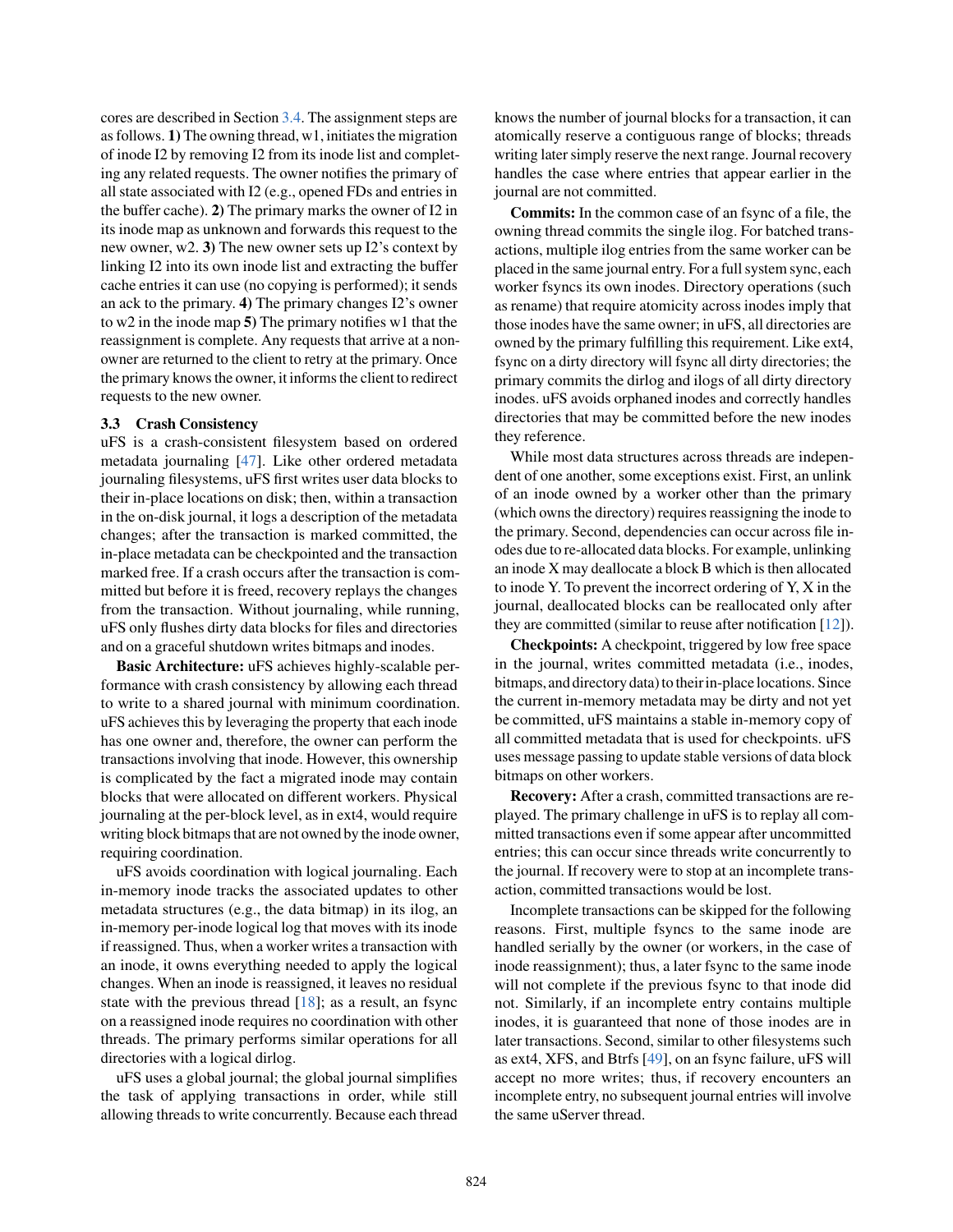Recovery finds the end of the journal by reading its superblock. Since uFS updates this on-disk superblock only periodically, the contents may be stale by N blocks; thus recovery reads N blocks past the end to find valid entries.

#### <span id="page-6-1"></span>3.4 Load Management

The final feature of uFS, load management, adapts the number of cores dedicated to the server and balances the allocation of inodes across those cores as a function of the current workload. Determining the number of cores is both a challenge and an opportunity that does not exist for traditional kernel filesystems. One option is to statically set the number of uServer threads equal to the number of I/O-intensive application threads; this enables each application thread to send most of its work to a dedicated server thread. However, for many workloads, there is a mismatch between the ideal number of application and server threads: if a few server threads saturate the I/O device, there is no benefit to adding more; if a single client generates significant I/O, additional threads may be useful. Therefore, the option we explore is to dynamically choose the number of server threads to obtain both high I/O throughput and a low core count.

For a given number of cores, uFS determines an assignment of inodes to workers that balances the load with a minimum of inode reassignments. This inode assignment must take into account a number of factors. First, the amount of work for each inode is different, depending on the rate of requests, the types of requests (e.g., reads vs. writes or size), and current system state (e.g., whether data is cached and operations will be in-memory). Second, the amount of work associated with an inode can change substantially over time (e.g., accesses to a particular file can be bursty or only occur in one phase of an application [\[25,](#page-14-16) [53\]](#page-15-20)). Finally, co-locating inodes from the same client can improve performance, due to queueing delays.

Basic Architecture: uFS adds a low-overhead *load manager*thread to the server (not pinned to a dedicated core); the manager wakes periodically to gather load statistics from each worker, decide on the number of cores to use in the next window, and to direct the workers to perform load balancing. The manager has minimal responsibilities: it tells each over-loaded worker only the goal it must achieve in terms of how much load to redistribute; the manager does not tell workers how to achieve this goal (e.g., which inodes to redistribute). Thus, the overhead of identifying inodes is distributed across the workers; each worker contains detailed knowledge of the load caused by each inode and can accurately determine which inodes should be moved. The primary, handling all directory operations, has extra work compared to other workers; this load is included naturally in this approach and thus fewer file inodes may be allocated to the primary.

Goal and Statistics: Though different goals are possible, uFS tries to minimize both the number of cores and the queuing time of each request, by keeping each below a configurable threshold. Thus, each worker collects the CPU cycles spent on useful work within its scheduling loop, the CPU cycles spent on work for each client, and *congestion*, the average number of independent requests in the queue ahead of each request.<sup>1</sup> Statistics are smoothed across collection windows; the manager does not need a globally-consistent view and may read worker statistics at slightly different times.

The manager translates between per-client congestion and per-client load; both metrics are needed because clients care about their observed congestion, whereas the system can more easily manage load. The conversion takes into account dependencies across synchronous requests from the same client and non-linear effects at high loads.

Algorithm: Periodically (every 2ms), the manager determines whether cores should be added/removed and/or load should be redistributed. The current N workers are split into source and destination sets based on whether their congestion falls above or below a threshold. If there are no workers with high congestion, the manager predicts that the workers can be reduced to  $N - 1$  if a set of workers can accept all the load from the least-busy worker while maintaining low congestion. Otherwise, the manager determines if better load balancing on the current  $N$  workers would reduce congestion below the threshold. Because keeping requests from one client on the same worker reduces queueing delays for synchronous requests, the manager first attempts to move all load associated with an entire client; if this is not sufficient, the manager determines percentages of client load to move. Finally, if no amount of load can be moved to meet the congestion goals, these steps are repeated with  $N+1$  cores. To increase stability, the predicted congestion must match measurements for several windows before the number of cores will be changed or load shifted.

At the end of each balancing window, the manager has determined the amount of per-client load to shift from each over-loaded worker to each under-loaded worker. This goal is shared with each over-loaded worker, which uses perinode load statistics to determine a set of inodes with appropriate load. Workers avoid reassigning inodes with low (or unknown) activity, since moving those inodes incurs overhead without substantially shifting load. The worker uses the inode reassignment mechanism described previously.

# <span id="page-6-0"></span>4 Evaluation

We evaluate uFS by answering the following questions: How good is the baseline of single-threaded uFS compared to ext4? Is uFS scalable with multiple server cores? Is client-side caching effective? Does crash consistency add significant overhead? Can uFS adapt to workload changes? And, finally, how well does uFS handle an I/O-intensive application such as LevelDB running the YCSB workloads?

<sup>&</sup>lt;sup>1</sup>Requests to the same inode are not independent because reassigning that inode will not reduce the waiting time for related requests.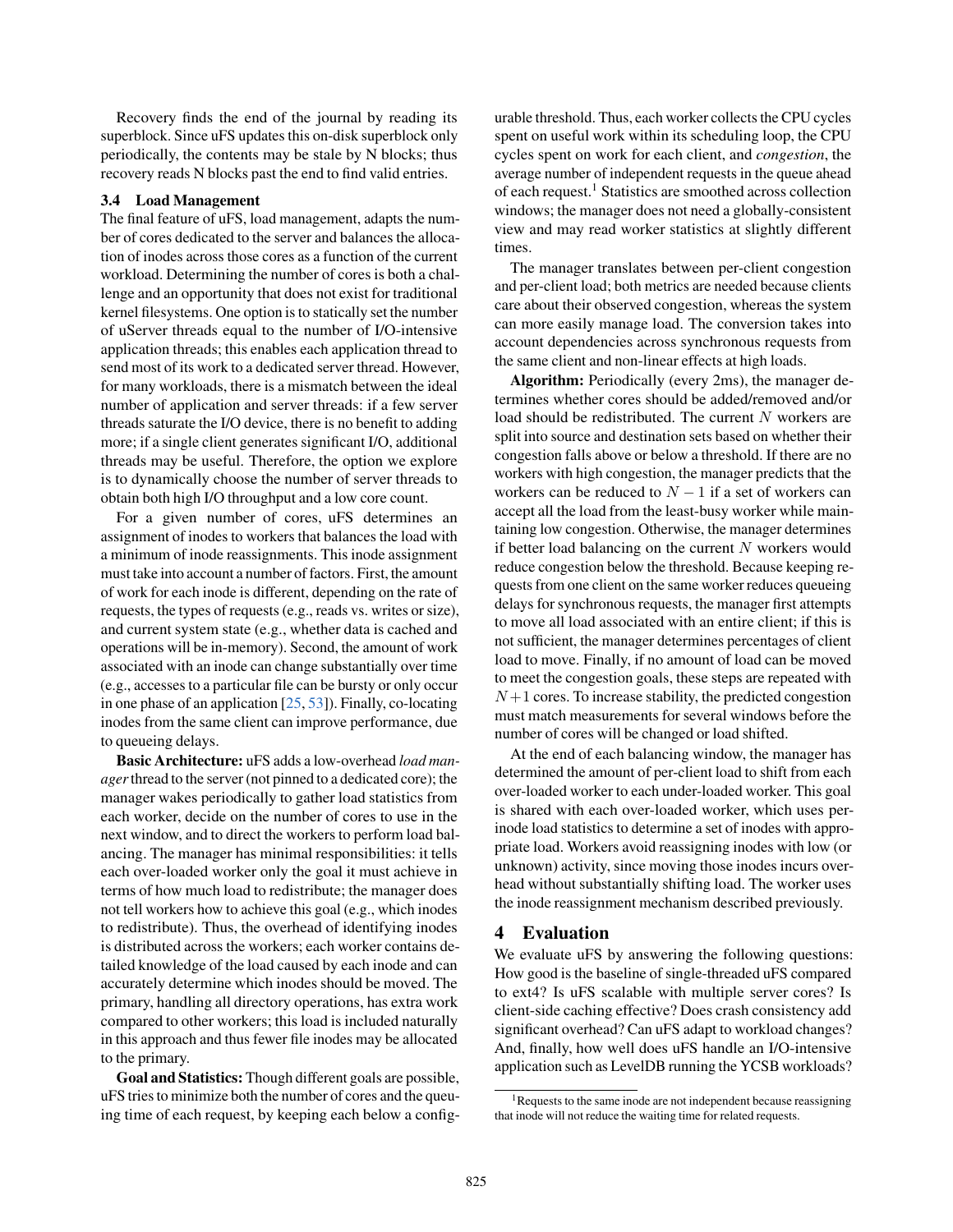<span id="page-7-0"></span>

| a)      | Rand | Mem         | Priv         | $\mathbf{b}$       | <b>Parameter</b>                                     |        |            |                    |               |           |
|---------|------|-------------|--------------|--------------------|------------------------------------------------------|--------|------------|--------------------|---------------|-----------|
|         | Seq  | <b>Disk</b> | <b>Share</b> |                    |                                                      | c)     | Param      | Workload           | Range         | <b>St</b> |
| read    | X    | X           | X            | read-a             | in-mem / on-disk $(4KB)$                             | core-a | $On-disk/$ | $N^*$ write $(4K)$ | N:            | 19        |
| write   | X    | X           | X            | read-b<br>read-c   | $4KB/16KB$ (on-disk)<br>hot/cold (4KB, in-mem)       |        | in-mem     | + flush            | $(1, \infty)$ |           |
| append  | -    | X           | X            | read-abc           | $2r-a$ , $2r-b$ , $2r-c$                             | core-b | Think      | In-mem read        | T (us):       | 20        |
| stat1   |      |             | X            |                    |                                                      |        | time       | $+$ think $(T)$    | (15, 2)       | 6         |
| statAll | -    |             | X            | write-e<br>write-f | $4KB/16KB$ (fsync)                                   | core-c | # files    | In-mem read        | clients:      | 12        |
| listdir |      |             | X            | write-g            | overwr / appnd (in-mem)<br>hot/cold (overwr, in-mem) |        |            |                    | (1, 6)        |           |
| creat   |      |             | X            | write-efg          | $2 w-e$ , $2 w-f$ , $2 w-g$                          | core-d | Write      | write(N)           | $N(KB)$ :     | 17        |
| unlink  | ۰    |             | X            |                    |                                                      |        | size       | + flush            | (64, 4K)      |           |
| rename  |      |             |              | all-abcefg         | read-abc, write-efg                                  |        |            |                    |               |           |

Figure 4: Microbenchmarks. *Three new sets of microbenchmarks.* a) 32 Single Op Benchmarks. *An x indicates the specified parameter is varied; - indicates it is not. Data operations are 4KB; writes are non-allocating.* b) 9 Load-Balancing Benchmarks*. Each base workload contains 6 clients generating work that varies per inode. The combination workloads contain 6 clients from the base workloads. Each client accesses between 50 and 200 different inodes.* c) 8 Core Allocation Benchmarks*. Each workload varies over time a specific parameter: on-disk vs. in-memory, think time, number of files, and the size of operations. One version varies the parameter gradually (e.g., in 19 discrete steps) while a second more abruptly (e.g., in 7 steps). Each workload contains up to 6 clients each accessing 40 files.*

### 4.1 Platform and Correctness

We run all of our experiments on an Intel Xeon Scalable Gold 6138 SkyLake 2.9GHZ processor with 20 physical cores. We use one machine with 60GB (for microbenchmarks) and another with 120GB of RAM (for Filebench, ScaleFS-Bench, and LevelDB). Each filesystem runs on an Intel Optane 905P Series (960GB) SSD. The OS is Linux 5.4.0 and uFS uses SPDK 18.04.

uFS is implemented in about 35K lines of C++ code and is publicly available [\[5\]](#page-14-17). We have also developed tools to simplify development and to check correctness. Our command line tool, cli, supports operations like listdir, stat, and mkdir; cli also transfers files to and from the host filesystem, explicitly manages inode ownership, and dumps metadata for checking.

We ensure uFS passes the test cases in Linux's LTP project [\[36\]](#page-15-21), adding inode reassignment across workers at controlled points. We use LevelDB extensively to validate data integrity since it stresses the filesystem and checksums all operations.

We have experimentally verified that uFS is crash consistent for a range of scenarios. Using an approach similar to others  $[44, 46]$  $[44, 46]$  $[44, 46]$ ,<sup>2</sup> we emulate crashes by systematically corrupting blocks in the on-disk journal; we recover with those corrupted images and verify that the recovered filesystem matches expectations. We use workloads with multiple applications that perform allocations and commit to the journal. After recovery, all files had the expected size and data, and all bitmaps were consistent. We also test creat, rename, mkdir, and unlink; all directories and files are as expected and uFS is consistent after recovery.

#### 4.2 Single-Threaded uFS

We have two goals in evaluating single-threaded uFS. First, we demonstrate that with a single client, uFS delivers reasonable performance relative to that of a traditional kernel filesystem, ext4. We use ext4 as our standard because

it is a widely-used highly-optimized kernel filesystem that scales well under many different workloads[\[42\]](#page-15-16); uFS uses similar mechanisms and data structures to those in ext4 (as opposed to the B-Trees in XFS [\[58\]](#page-15-24) and Btrfs [\[39\]](#page-15-25)). Second, we show that as the number of clients increases, a single uServer core is a bottleneck for I/O-intensive workloads.

To evaluate base performance and scalability, we have created 32 *single op microbenchmarks* for data and metadata primitives as described in the first table in Figure [4.](#page-7-0) We present the base performance of single-threaded uFS and ext4 in Figure [5](#page-8-0) (data operations) and Figure [6](#page-8-1) (metadata operations), both in (a) for later comparison with the scaled uServer in (b) ([§4.3\)](#page-8-2).

For base performance, we examine only the left-most point in each graph (1 client). For many in-memory data operations, specifically read (sequential and random) and append, ext4 and uFS perform similarly. The exceptions are that ext4 performs better on in-memory overwrites (sequential and random, shared and private files); one client performs particularly well on ext4 because data is not shared (nor invalidated) across CPU caches.

For on-disk workloads, uFS performs better for append and random reads; with a single client, uFS outperforms ext4 by 1.5x for random reads due to the efficiency of its device-access path. Ext4 performs better for sequential reads because read-ahead is not yet implemented in uFS; disabling read-ahead in ext4 removes this advantage. For on-disk overwrite workloads, we lower the kernel's *dirty flush ratio* to ensure that ext4 writes a similar amount of data to disk as uFS; however, overwrites still perform worse on uFS because it does not yet perform sophisticated batching for background flushes. Finally, uFS performs notably better for synchronous journal-intensive workloads (e.g., sequential appends to disk) due to its fast device access.

For metadata operations from a single client (Figure  $6$  (a)), uFS performs better than ext4 on listdir, create, and rename, and similarly on stat and unlink; uFS performs especially well on listdir by pre-fetching dentries during opendir. Over-

<sup>&</sup>lt;sup>2</sup>We cannot use CrashMonkey because the tool replays bio requests not present in SPDK.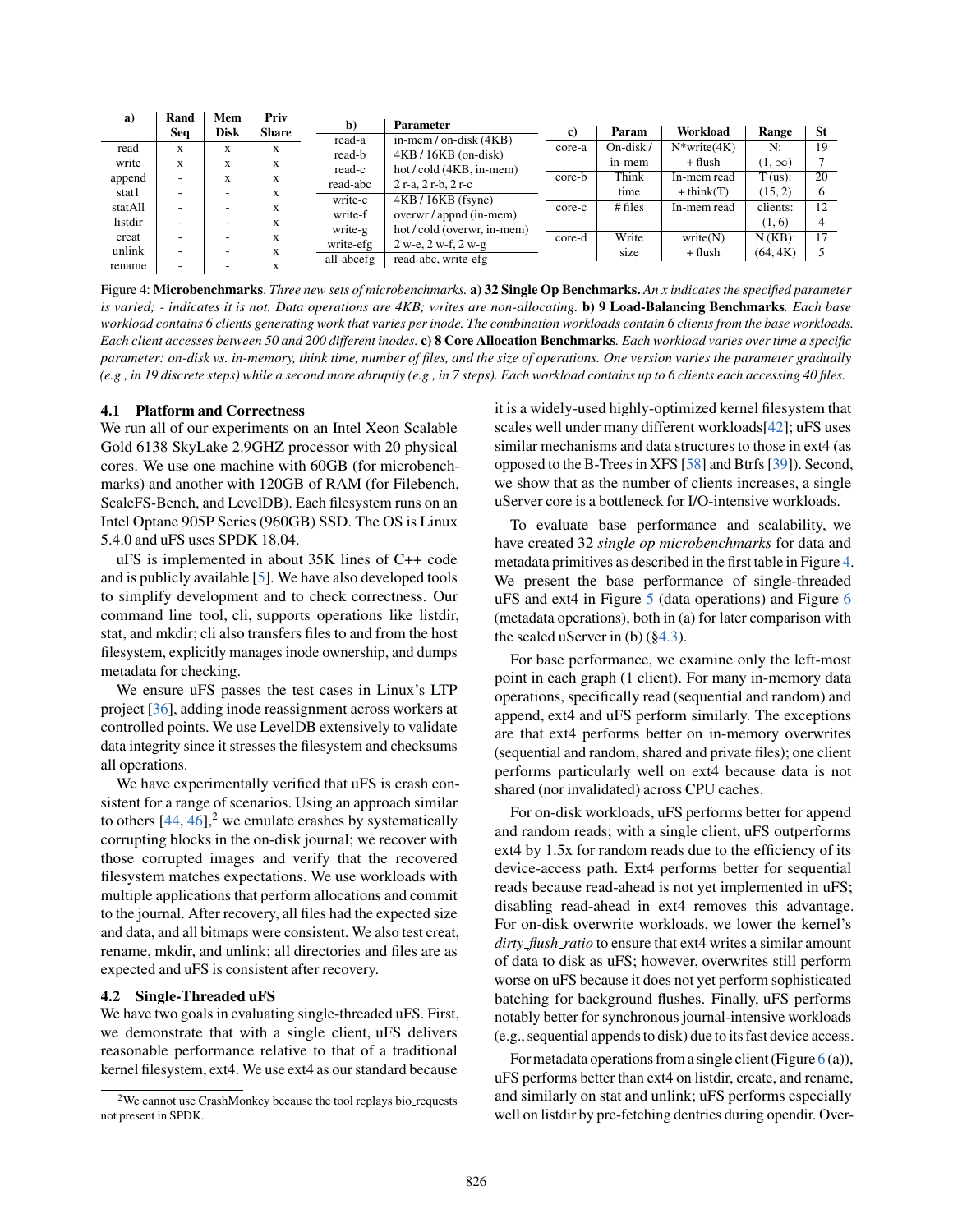<span id="page-8-0"></span>

Figure 5: Data Operation Performance: Single-Threaded vs. Multi-Threaded. *In (a), the number of uServer cores is fixed at 1; in (b), the number of uServer cores is scaled to match the number of clients (up to 10). In "*\*-Mem-\**" workloads, client read-caches and the server cache are warmed for uFS; the buffer cache is warmed for ext4; writing cache in uFS is not enabled and we ensure no disk access happen in "*\*Write-Mem-\**" cases. Results with ext4 no-readahead (i.e., nora) are shown for sequential reads from disk. "nj" indicates the journaling is disabled and both ext4 and uFS use journaling in (b).*

<span id="page-8-1"></span>

Figure 6: Metadata Operation Performance: Single-Threaded vs. Multi-Threaded. *In (a), the number of uServer cores is fixed at 1; in (b), the number of uServer cores is scaled to match the number of clients (up to 10). In all the experiments, the benchmark suite performs warmup round for both systems. "nj" indicates the journaling is disabled and both ext4 and uFS use journaling in (b).*

all, uFS is sufficiently well-optimized relative to ext4 for uFS to be a reasonable semi-microkernel building block.

As illustrated by the full set of data points in Figure [5](#page-8-0) (a) and Figure  $6$  (a), the scalability of uFS and ext4 with additional clients is dramatically different. Although many write and append workloads had comparable performance on a single core, ext4 scales with the number of clients, whereas uFS does not. For many of the metadata operations, scalability is flat for both systems; one exception is stat, for which ext4 scales but uFS does not. For many read workloads, while both ext4 and uFS scale somewhat, ext4 scales better. We explore uFS for random on-disk reads in more detail. Figure [7](#page-9-0) shows the CPU utilization of the uServer as a function of the bandwidth it is able to deliver; although increasing the size of reads (4KB-64KB, across lines) and the number of clients (within a line) improves bandwidth, the single core is 100% utilized with just 2 or

3 clients and thus never obtains the peak device bandwidth of 2.5GB/s. These results show that multiple server cores are required for scalable performance.

### <span id="page-8-2"></span>4.3 Multi-Threaded uFS

Given a more intense I/O workload, the multi-threaded uServer can effectively utilize additional cores. We demonstrate this scalability for the single op microbenchmarks, for Filebench's Varmail and Webserver [\[59\]](#page-15-26), and for ScaleFS-Bench [\[7\]](#page-14-18). We show that journaling does not harm the scalability of uFS, and uFS benefits significantly from client-side caching.

**Single Operations:** Figure  $5$  (b) and Figure  $6$  (b) show the performance of uFS and ext4, both with ordered metadata journaling, on the single op microbenchmarks. The server is allocated as many cores as there are clients; this represents the best-case performance for uFS when no sharing of workers or load balancing is needed.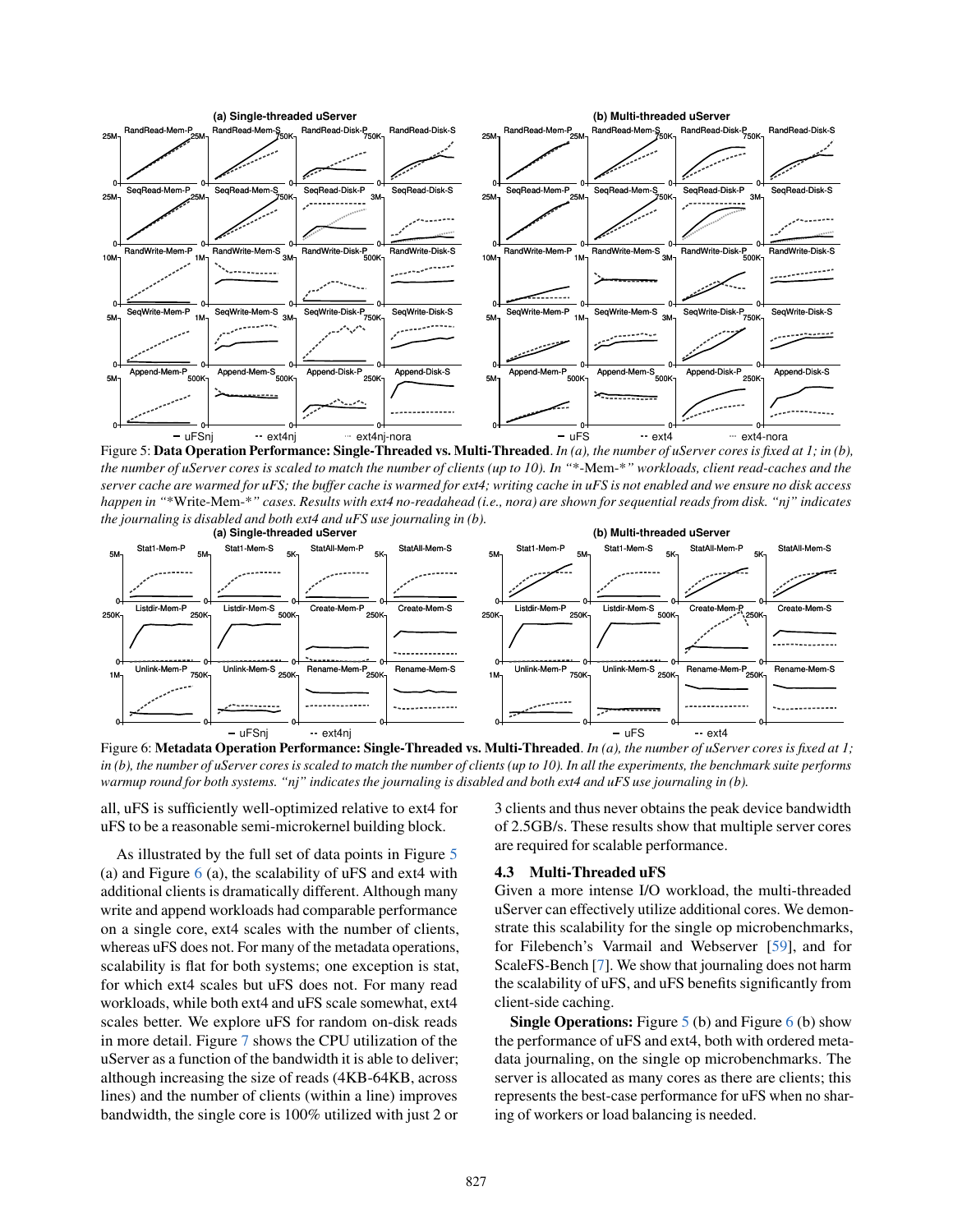<span id="page-9-0"></span>

Figure 7: Single-threaded Server Bottlenecks. *CPU utilization as a function of delivered bandwidth for different random read sizes and numbers of clients with 1 uServer core.*

Comparing uFS's performance to that in Figure [5](#page-8-0) (a), we see that many operations benefit significantly from additional server cores. In particular, the throughput of reads to private on-disk files increases significantly since each worker can perform independent I/O and quickly reach the device throughput limit; uFS now scales slightly better than ext4 with read-ahead disabled. Similarly, writes (both random and sequential) and appends to private files, whether in-memory or on-disk, scale since each worker can be used effectively. The scalability of writes and appends to shared files does not improve because the load is directed to a single worker. uFS makes this trade-off based on the assumption that even though file sharing is common, intensive shared-file access within a small time interval is rare.

The scalability of reads to memory remains similar to that with a single core since client caching was effective to begin with. Finally, metadata operations involving directories are still handled by the primary, and thus do not scale; stat on private files and statall on private and shared directories all scale well since groups of files can be handled by different workers.

Comparing ext4 with journaling in Figure [5](#page-8-0) (b) to ext4 without journaling in Figure  $5$  (a), we see that random writes to private in-memory files perform much worse with ext4 journaling, because ext4 starts a journal transaction (and suffers from spinlock contention) even though an overwrite operation doesn't require a new journal transaction [\[4\]](#page-14-19). The improved performance of ext4 with journaling on create is a known anomaly [\[42\]](#page-15-16).

Journaling in uFS does not have as strong of an impact because each worker thread participates in writing to the journal. With more detailed experiments of uFS journaling (not shown), we have verified that as the frequency of fsync increases, performance of journaling decreases, as expected, and this decrease is due to writing more data to the device and not synchronization. Writing to the global journal involves a small critical section to reserve the contiguous blocks, but eliminating this synchronization does not improve performance (validated by writing to per-worker journals). We have also verified that journaling in uFS does not impose overheads on write-intensive in-memory

workloads which must track logical changes to in-memory inodes in ilogs. Journaling and no-journaling uFS obtain equivalent throughput (graph not shown): about 900kops/s with 64 byte writes and 350kops/s with 4K writes. All of our subsequent experiments use journaling in both ext4 and uFS.

Varmail: uFS obtains good base performance and scalability on I/O-intensive workloads beyond single operations. The Varmail benchmark in Filebench [\[59\]](#page-15-26) performs reads and writes to many 16 KB files; we modify Varmail to perform periodic fsyncs so that data is written to disk during the benchmark. Varmail stresses file allocation and deletion, and is characterized by many small writes to separate files followed by fsyncs. In uFS, the file creates are all performed on the primary.

We compare uFS and ext4 scaling the number of clients, closely examining the benefits of additional workers.<sup>3</sup> As shown in the first graph of Figure  $8$ , uFS is much more scalable than ext4 on Varmail. Ext4 does not scale well with additional clients because the one jbd2 journaling thread becomes a bottleneck performing the many fsync operations. uFS is well-suited to the Varmail workload because each client reads and writes independent files, which can be distributed efficiently across workers.

Even for the base case of a single client and worker, uFS performs better than ext4 due largely to the difference in fsync time (30us vs. 100us). When the number of clients is scaled but uFS is limited to a single worker, uFS performs better than ext4 up through 7 clients. Increasing the number of uServer workers to 2, 3, and 4 continues to increase throughput as each worker initiates more I/O requests; increasing beyond 4 workers does not improve performance because the primary is the bottleneck (CPU  $> 75\%$ ). These results motivate the need to dynamically choose the number of workers to not waste resources.

Webserver: We evaluate how well uFS handles readintensive in-memory workloads using the Webserver in Filebench [\[59\]](#page-15-26). Each client opens, reads, and closes 10,000 16KB private files; a small write is performed to a log file after 10 reads. Both ext4 and the uFS server easily cache the working sets for all clients in main memory and thus neither triggers substantial I/O read traffic. The Webserver stresses the ability of a single worker to handle many appends to a single file and for clients to efficiently cache recentlyaccessed in-memory data.

We isolate uFS client cache performance by configuring each client's read cache to contain from 0 to 100% of the client's working set; each client's FD cache fits all its opened files (requiring only 64B/FD). The second graph of Figure [8](#page-10-0) shows uFS outperforms ext4 when the client cache hit rate is above 25%: handling reads within the uLib client is extremely efficient. Furthermore, uFS outperforms ext4

<sup>&</sup>lt;sup>3</sup>Since Varmail is relatively static, uFS performs static inode balancing such that the primary handles no file inodes given many other workers  $(\geq 3)$ , and only a percentage of file inodes with 1 or 2 others.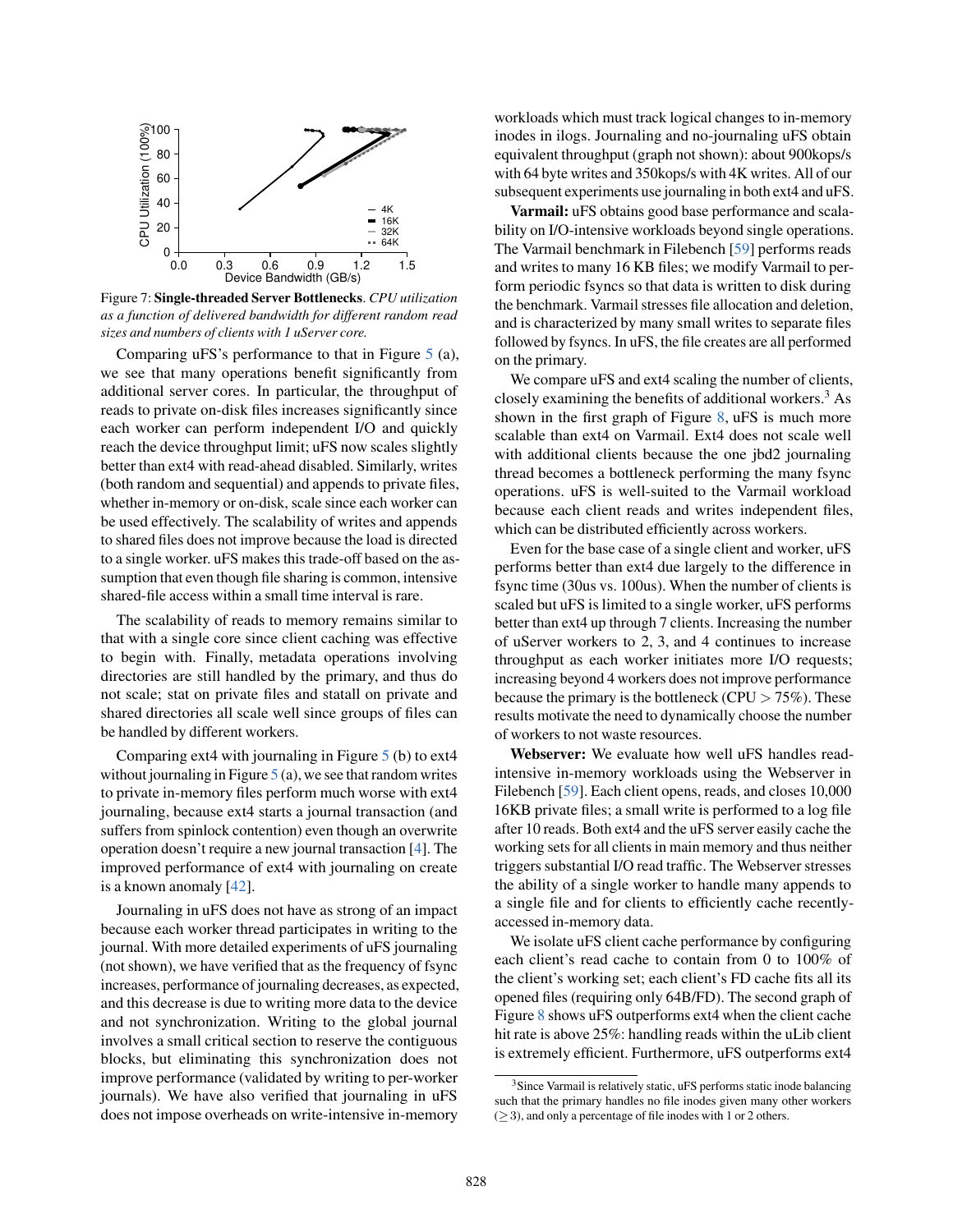<span id="page-10-0"></span>

Figure 8: Multi-threaded Varmail and Webserver. *The first graph shows Varmail performance; different lines represent different numbers of uServer threads. The second graph shows Webserver with different percentages of the workload fitting in the client cache. The third graph shows the impact of leases in uFS for a 50% client cache hit rate.*

<span id="page-10-1"></span>

Figure 9: ScaleFS-Bench Performance. *The throughput of smallfile and largefile workloads. ext4-ramdisk indicates ext4 is using ramdisk. In the second graph, uFS enables the write cache to handle 256K continuous 4KB append before fsync().*

with only a few clients when their append rate to a single file can be handled by a single worker.

The third graph of Figure [8](#page-10-0) shows the effectiveness of FD and read leases for a 50% read-cache hit rate (patterns for other hit rates, not shown, are similar). In this workload, read leases without FD leases are not beneficial because every read is preceded by an open. FD leases on their own are effective since the benefit of an FD lease is much higher than a read lease (open: 5.5us on server vs. 1.5us local; 16KB read: 10us on server vs. 4.3-8us local). As shown by the final uFS performance, given an FD lease, a read lease provides additional benefits.

Since the cost of a client opening a file and reading from the buffer cache in ext4 (2.5us and 6.5us) is less than the cost of a client transferring data from the server, uFS performs client caching with read and FD leases. While both leases are needed for uFS to outperform ext4 for read-intensive in-memory workloads, FD leases are especially valuable given their low memory overhead.

ScaleFS-Bench: We evaluate uFS with two more workloads to better understand how uFS compares to ScaleFS, a scalable kernel filesystem developed in xv6 [\[7\]](#page-14-18). We port their smallfile and largefile benchmarks (with minimal modifications) and follow their methodology of using ext4 on ramdisk as the baseline. We cannot compare ScaleFS directly to uFS due to a lack of hardware support for NVMe in xv6.

In the first graph of Figure [9,](#page-10-1) each application creates 10,000 1KB files, calls sync once, reads each file, and unlinks each file. uFS performs better than ext4 at each

data point in the graph, yet ext4 scales better due to the burst unlink phase that stresses uFS's primary worker. If we eliminate the unlink phase, uFS has 1.4x performance on the right-most data point, indicating an optimization for bulk primary-only operations (such as unlink) would be useful.

In the second graph, each benchmark instance creates one private file, issues 100MB of writes (4KB at a time), and finally calls fsync. uFS achieves device bandwidth (2GB/sec) much faster than any others, yet shows some fluctuation when increasing the number of applications. We believe that more careful scheduling of device IO is required to regulate bursts from multiple concurrent uServer threads and provide consistently high performance. Enabling the write cache avoids unnecessary IPC and thus better utilizes the device.

One surprising finding is that comparisons should be performed on actual devices – not ramdisk – even when focusing on CPU scalability. As seen from the graphs, ext4 on the fast SSD has similar or better performance than ext4 on ramdisk. Upon further investigation (with the *RandRead-Disk-P* workload in Figure [5\)](#page-8-0), we found that the kernel spends a large amount of time waiting on ramdisk IO after yielding at *io schedule*. Thus, the performance of a filesystem run on ramdisk may be limited by the less-optimized block layer.

### 4.4 Load Management

uFS balances load across available workers and adjusts the number of workers to achieve low client congestion (performance) and a reasonable core count (CPU efficiency). We evaluate the load balancing and core allocation strategies using well-controlled, dynamic workloads.

Load Balancing: We first demonstrate that uFS can balance inodes with different costs across a *fixed* number of cores. We compare uFS to two alternatives: uFS\_RR (roundrobin inode allocation on the same number of cores as uFS) and uFS max (each client is matched with a dedicated worker). We stress different costs per inode by constructing 9 *load balancing microbenchmarks* that each vary one parameter as shown in the second table of Figure [4.](#page-7-0) For six clients, uFS and uFS RR are allocated only four workers whereas uFS\_max uses six.

Figure [10](#page-11-1) compares the throughput of uFS and uFS\_RR, scaled to uFS max. For all workloads, uFS achieves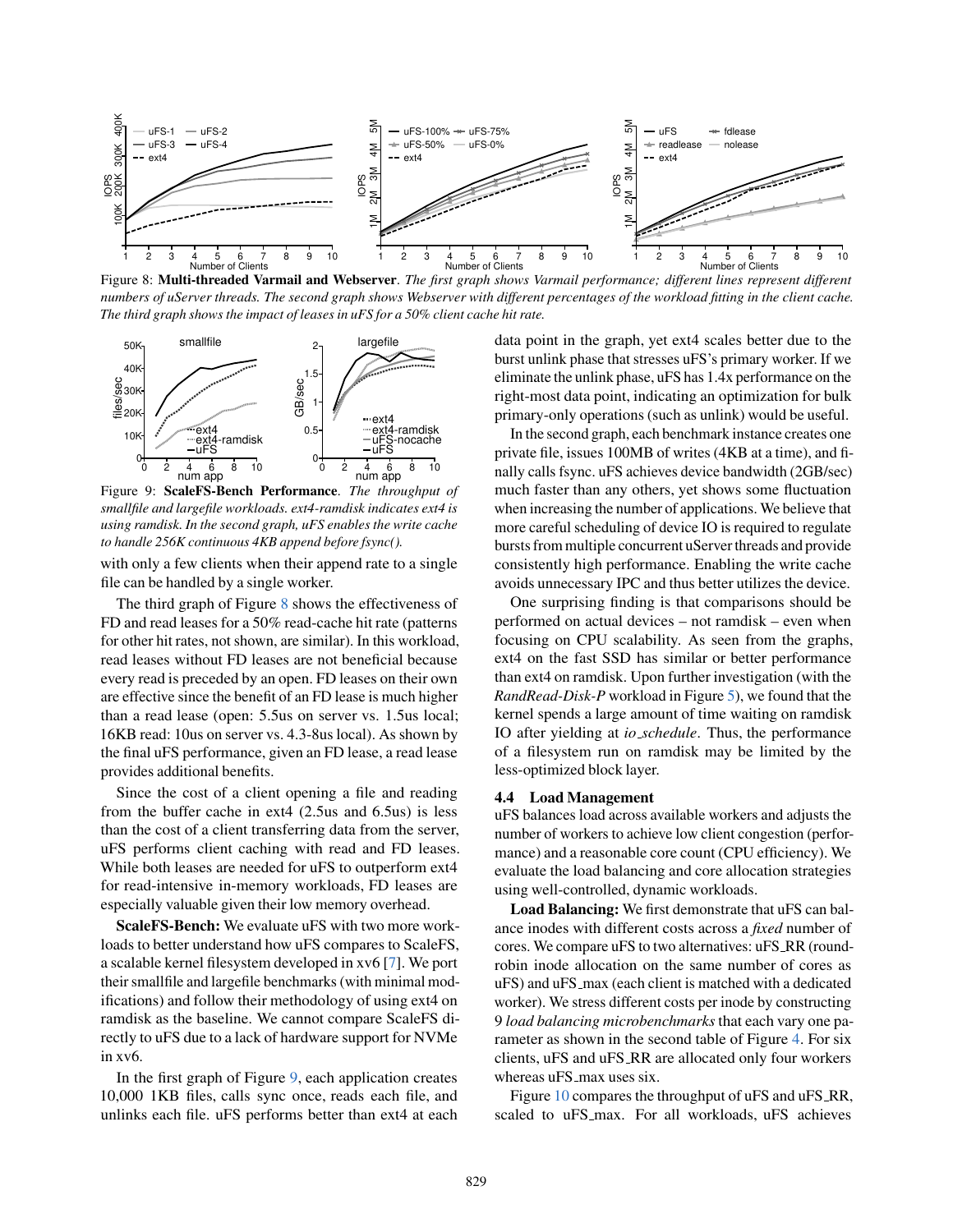<span id="page-11-1"></span>

<span id="page-11-2"></span>Figure 10: Load Balancing Performance with Fewer Cores. *The throughput of uFS and uFS RR running on only 4 workers are each normalized to the throughput where each of the 6 clients has its own dedicated worker. Each experiment is repeated 5 times.*



Figure 11: Core Allocation Performance. *Each bar shows the performance of uFS normalized to that of uFS max, where each of the 6 clients has its own dedicated worker. The numbers on top of each bar are the average number of cores used by uFS. Each epxeriment is repeated 5 times.*

between 88% and 100% of the uFS\_max's throughput, but on 4 cores as instead of 6; uFS RR achieves throughput only between 61% and 84%. Across workloads, the more significant the difference across operation costs (e.g., workloads read-abc and all-abcdef), the more important it is to quickly find a suitable placement of inodes. For all workloads, the median time for uFS to find a stable placement is low, between 25 and 75ms.

Core Allocation: To show that uFS dynamically adjusts the number of cores, we create *core allocation microbenchmarks* that vary the load placed on the filesystem in a single dimension as shown in Figure [4.](#page-7-0) We again consider a maximum of 6 client threads. In these experiments, uFS determines a minimal number of cores that provides sufficiently low congestion and then balances inodes across them. We compare to uFS\_max where each client has a dedicated core. Figure [11](#page-11-2) shows that uFS delivers between 91% and 98% of the throughput of uFS max with only 60% of the cores.

We illustrate the adjustments of uFS over time with a challenging workload: 8 different I/O-intensive clients enter and exit the system and change their offered load (described in the caption of Figure [12\)](#page-12-0). The first graph of Figure [12](#page-12-0) shows the CPU utilization on uFS\_max given 8 dedicated cores. Even with 8 I/O-bound clients, 8 server cores leads to many wasted cycles: each core is below 50% utilization and some are below  $20\%$ <sup>4</sup>. Due to polling by

the server thread, the OS scheduler believes each thread is using 100% of the CPU once the worker is active (i.e., has non-zero utilization in the graph); for utilization, we show the percentage of CPU cycles effectively performing uFS work. Using an average of 4.73 active (up to 8) cores, clients on uFS\_max achieve 695Kops/s (not shown),

The second two graphs show the throughput and CPU utilization of uFS; uFS is configured to start on 1 core but can grow to 8 cores. The CPU graph shows that one core handles the load of the first two clients; as more clients join through time 8s, uFS activates new cores when congestion is high and rebalances inodes. At time 8, uFS observes that core 0 is congested, so adds another core and shifts work from both core 0 and 4 to core 5. When the workload decreases after time 9, uFS removes cores and rebalances inodes. Due to its rebalancing and core allocation policies, uFS achieves similar throughput with a smaller number of cores; uFS delivers 609Kops/sec on an average of 3.4 (up to 6) cores, or 88% of the throughput with 72% of the CPU resources.

### 4.5 LevelDB

We lastly show that uFS performs and scales well for LevelDB [\[51\]](#page-15-27) with YCSB workloads. We measure LevelDB with two ways to load the database and six YCSB workloads [\[14\]](#page-14-20). Figure [13](#page-12-1) shows that on all workloads, uFS has better base performance than ext4, and much better scalability. For I/O-intensive workloads, ext4 becomes a bottleneck due to its single-threaded journaling, and adding more load to the system does not lead to an increase in ext4 throughput. uFS scales very well with increasing load. Due to the many private writes performed by LevelDB clients, the write cache is especially beneficial in uFS. With additional load, the uFS load manager determines that additional cores are beneficial and thus allocates an average of 6 server cores for the 10 clients across the eight workloads. Thus, the throughput of uFS scales well with the number of clients; for example, on YCSB-F with 10 clients, uFS delivers 1.88x the throughput of ext4.

In Figure [13,](#page-12-1) the system with uFS (uServer) uses between 4 and 8 more cores than that with ext4. We conduct another experiment (not shown) in which the number of LevelDB clients running on ext4 is increased to use the same number of cores as uFS. However, since the additional cores cannot be used effectively by ext4, more clients and cores do not result in any significant performance gain (a maximum of 7% improvement on ycsb-e and some performance degration on other workloads).

<span id="page-11-0"></span>Experimental Summary: Microbenchmarks and real application workloads demonstrate that filesystem semimicrokernels, such as uFS, can have competitive base performance to traditional kernel filesystems, such as ext4; furthermore, because semi-microkernels scale independently of applications, they can benefit from additional cores and provide scalable performance.

<sup>&</sup>lt;sup>4</sup>The periodic CPU spikes are due to long tail latencies when polling the device and occur on cores with more on-disk work.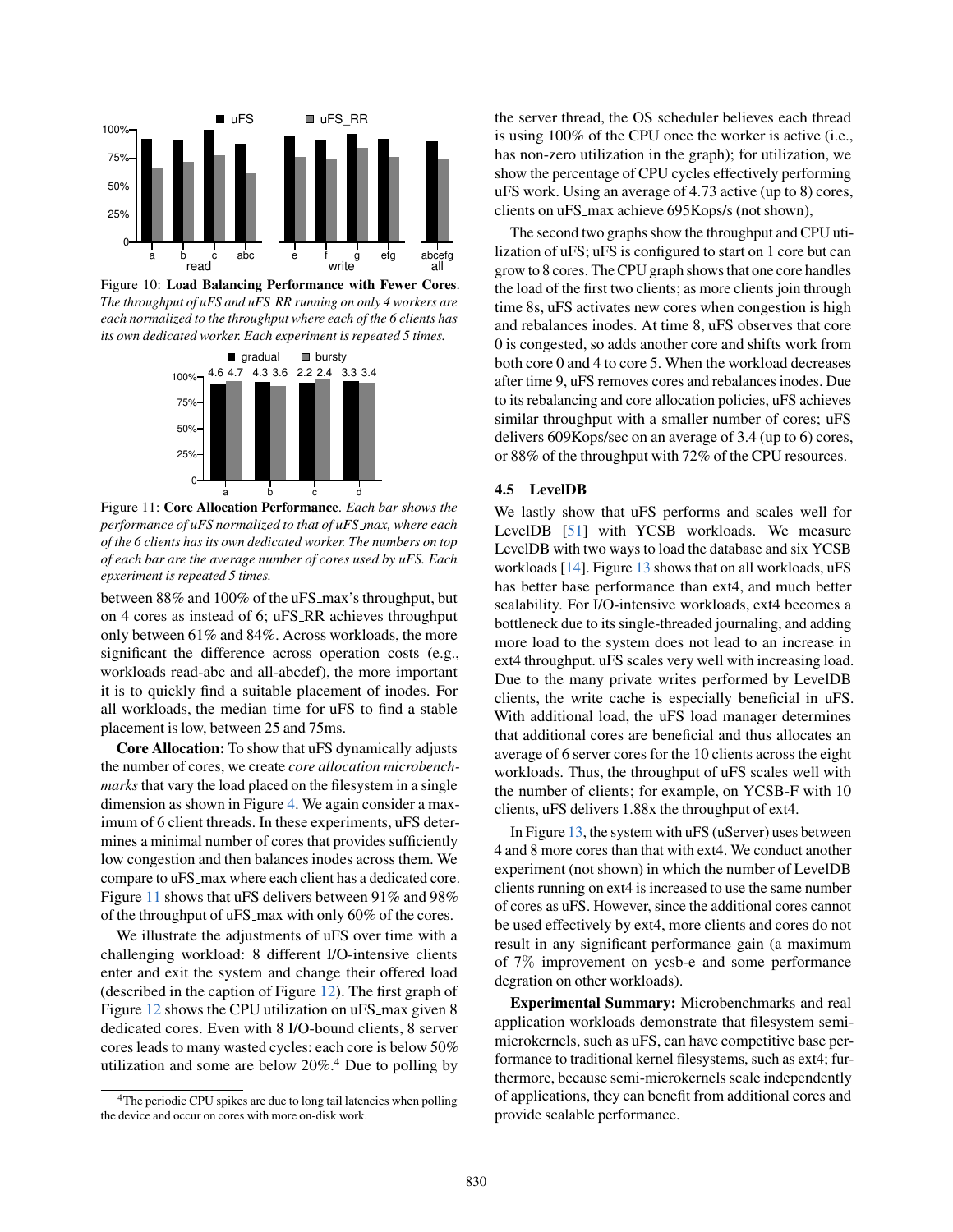<span id="page-12-0"></span>

Figure 12: Dynamic Behavior with Load Management. *First graph keeps the number of uServer cores set at 8. Workloads: a-0: large on-disk read, a-1: small on-disk read, b-0: cold in-memory read, b-1: hot in-memory read, c-0: write+sync large, c-1: write+sync small, d-0: append, d-1: overwrite. Seconds 0-7: one app joins each second (b,c,a,d); sec 8: a,d increase thinktime; 9: a,d exit; 10: b,c increase thinktime; 11: b,c exit.*

<span id="page-12-1"></span>

Figure 13: Performance of LevelDB on YCSB. *The number of clients is increased along the x-axis. The workloads are: Sequential Load, Random Load, A (write-heavy, w:50%, r:50%), B (read-heavy, w:5%, r:95%), C (read-only), D (read latest, w:5%, r:95%), E (range-heavy, w:5%, range:95%), and F (read-modify-write:50%, r:50%). We use 16B keys and 80B values with 10M entries, for 1GB per client. YCSB runs 100K operations. Across the 8 workloads uFS allocates 4, 7, 4, 8, 7, 6, 5, and 5 cores for 10 clients.*

## 5 Related Work

uFS draws on a broad range of recent work in filesystems. We first discuss systems that explore new filesystem architectures; then we present systems that address scalability; finally, we examine related work on user-level filesystem development.

New Filesystem Architectures: Emergent devices (such as NVM and SSDs  $[65, 1]$  $[65, 1]$  $[65, 1]$ ) have placed a spotlight on kernel overheads and have motivated researchers to revisit filesystem architecture. One approach is to enable applications to directly access the device via user-level libraries, sometimes bypassing a centralized and trusted entity. Because library-based solutions avoid the high cost of trapping into and out of the kernel [\[62,](#page-15-28) [33,](#page-15-13) [30,](#page-14-7) [28,](#page-14-8) [17,](#page-14-6) [67,](#page-16-2) [50\]](#page-15-29), they generally provide high performance as compared to traditional kernel filesystems.

However, there are challenges with the library-based approach [\[30\]](#page-14-7). For example, to maintain filesystem integrity, the manipulation of metadata requires the involvement of a trusted entity, either to update the metadata or to validate the updates done by the library. Thus, maintaining metadata integrity not only slows down metadata-intensive operations, but also complicates the write path, as metadata updates are intertwined with data operations in the traditional filesystem interface (e.g., an append to a file also changes its size).

One early example of this approach is found in Aerie [\[62\]](#page-15-28), whose library can directly access filesystem data but is read-only for metadata; a separate trusted user-level process takes care of metadata updates and inter-process sharing via a distributed locking mechanism. Strata [\[33\]](#page-15-13) decouples

layout and access methods of different devices via data migration between media. The Strata library accelerates performance by appending to a per-process private NVM log. The library also maintains a DRAM cache for structures (such as inodes) to improve read performance and acquires leases from the trusted entity for shared-file access. ZoFS [\[17\]](#page-14-6) offloads filesystem functionality into the user's address space, where the library can directly update any data or metadata. To enforce security and permission, ZoFS includes a cooperative protocol between trusted library instances based on Intel MPK [\[3\]](#page-14-22), but assumes the library is trusted. Similarly, KucoFS [\[11\]](#page-14-23) equips the library with a per-file range lock to accelerate intra-process concurrent writing to a file. The library directly translates naming into device location, such that the trusted kernel only needs validation instead of costly look-ups for metadata updates.

SplitFS [\[28\]](#page-14-8) proposes another approach where the library handles data operations and a kernel NVM filesystem (ext4-DAX) processes metadata operations. The SplitFS library improves performance by replacing data copying with linking pages and avoiding page faults on the write path. However, it has the same performance problem for metadata operations as a kernel filesystem. NOVA [\[64\]](#page-16-3), a DAX kernel filesystem, provides atomic filesystem operations for NVM via an atomic mmap; it optimizes device access performance through per-core structures but still suffers from kernel overhead above the VFS layer.

Finally, a different approach is to push filesystem functionality further down into the devices themselves. For example, DevFS [\[30\]](#page-14-7) pushes the filesystem entirely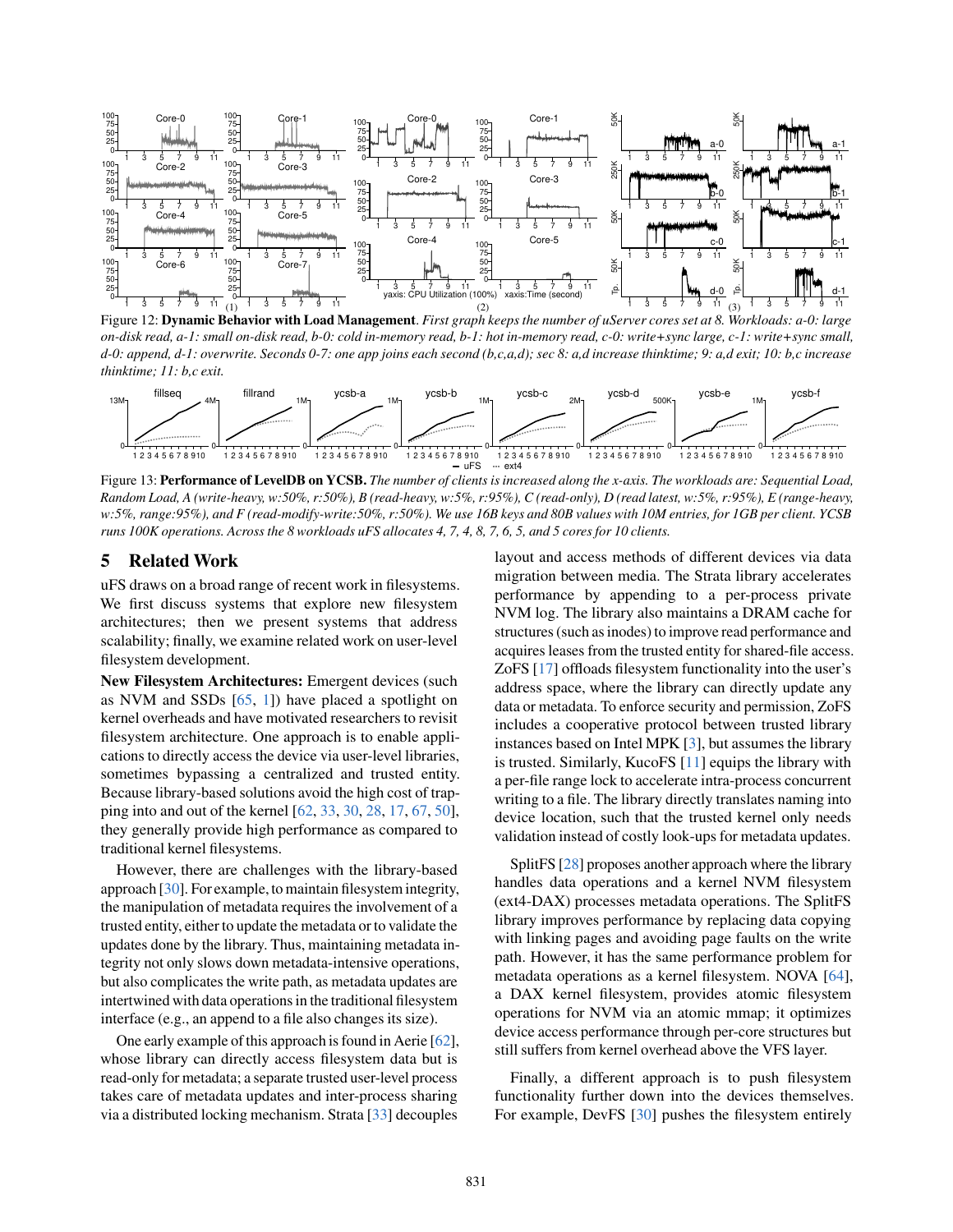into the device, thus providing direct access and serving as a centralized, trusted entity, but at a cost: the device must provide the full filesystem API – a large change from today's devices – and also be able to serve filesystem needs with limited resources (device CPU and memory). Follow-on work on CrossFS [\[50\]](#page-15-29) distributes filesystem functionality across hardware, software, and firmware, but requires significant changes to device firmware.

A filesystem semi-microkernel differs from these approaches in that it retains the same key property of kernelbased filesystems: trust is centralized (in server software) instead of being distributed (across library, trusted process, OS, and hardware) and no special hardware is required. As such, it is relatively straightforward to implement, and can deliver scalable high performance across the entire filesystem API. Filesystems and Multicore Scalability: Researchers have been studying the limitations of OS scalability [\[8,](#page-14-24) [13,](#page-14-10) [16,](#page-14-25) [22\]](#page-14-26); most of them find that the poor scalability of applications is primarily attributed to the OS. The kernel scalability bottleneck usually stems from some highly contended lock, leading to significant effort to introduce fine-grained locks and resolve the subsequent concurrency bugs [\[37\]](#page-15-5). The most recent Linux kernel filesystem scalability study [\[42\]](#page-15-16) explores how the design of each kernel filesystem and the VFS layer affects application scalability, which leads to a conclusion of "speculating scalability is precarious." It is thus natural for a semi-microkernel like uFS to consider a scalable-by-design approach.

Clements *et al.* [\[13\]](#page-14-10) take a principled approach by using the *scalable commutativity rule* to reason about system scalability. ScaleFS [\[7\]](#page-14-18) follows these scalability guidelines, implementing concurrency-optimized data structures and a per-core private operation log for durability. Scalability is also a critical design point in recent library-heavy filesystems [\[63,](#page-16-4) [50,](#page-15-29) [11\]](#page-14-23), commonly introducing fine-grained concurrency control into the libraries. Unlike ScaleFS, uFS generally uses per-core partitioned structures (no locking needed) and a global journal (with a small critical section).

Several kernel filesystems [\[29,](#page-14-12) [27,](#page-14-11) [15\]](#page-14-27) exploit data partitioning for better scalability. SpanFS [\[29\]](#page-14-12) and Hare [\[27\]](#page-14-11) partition both files and directories into cores in a static manner. uFS, instead, dynamically change the mapping of files (excluding directories) into cores. Recent work in WAFL [\[15\]](#page-14-27) incrementally re-architects a kernel filesystem for scalability by sharding stripes of files to cores and multi-granularity partitioning of directory tree based on the request type. Like uFS, message passing is used for users to submit requests and communication between filesystem threads. WAFL incorporates a scheduling policy that chooses a filesystem thread with more requests into the kernel CPU scheduler, which shares the same purpose as uServer's load balancing and core allocation. The data mapping in WAFL remains static and exploits NetApp's enterprise data to accelerate the common workload scalability. uFS's dynamic data mapping mechanism relies on runtime performance monitoring, and similar optimization based on offline workload characteristics could also apply. User-level Filesystems: Lastly, we discuss related work on user-level filesystem development. FUSE [\[20,](#page-14-28) [26,](#page-14-29) [57\]](#page-15-30) has been the *de facto* framework for user-level filesystem development. However, FUSE-based filesystems focus on functionality (e.g., ssh-based remote file access, encryption, etc.). Performance is a well-known weakness for FUSE filesystems, arising from its design.

Recently, Bento [\[41\]](#page-15-3) provides user-space development and debugging without performance cost, by downloading the memory-safe filesystem directly into the kernel. Despite matching kernel filesystem performance (i.e., ext4), Bento still suffers from the performance overhead in VFS and other kernel subsystems, whereas uFS outperforms ext4 along numerous axes. Furthermore, Bento restricts the choice of language (to Rust) whereas uFS could be developed in any language framework.

## <span id="page-13-0"></span>6 Conclusion

We presented uFS, a filesystem semi-microkernel designed to extract scalable, high performance from modern devices. uFS demonstrates that the semi-microkernel approach works well for filesystems, enabling flexible scaling to match workload needs. Across a range of microbenchmarks and application workloads, uFS meets or exceeds Linux ext4 performance, in some cases by a large margin under high application demand.

### Acknowledgments

We thank Simon Peter (our shepherd), the anonymous reviewers and the members of ADSL for their valuable feedback. We are grateful to Mike Swift for his suggestions and Shawn Zhong for his help on testing our artifact. We also thank the anonymous artifact evaluators for their effort. This material was supported by funding from NSF grants CNS-1838733 and CNS-1763810 and funding from Intel, Samsung, Seagate, and VMware. Sudarsun Kannan was partially supported by NSF CNS-1910593. Any opinions, findings, and conclusions or recommendations expressed in this material are those of the authors and may not reflect the views of NSF or any other institutions.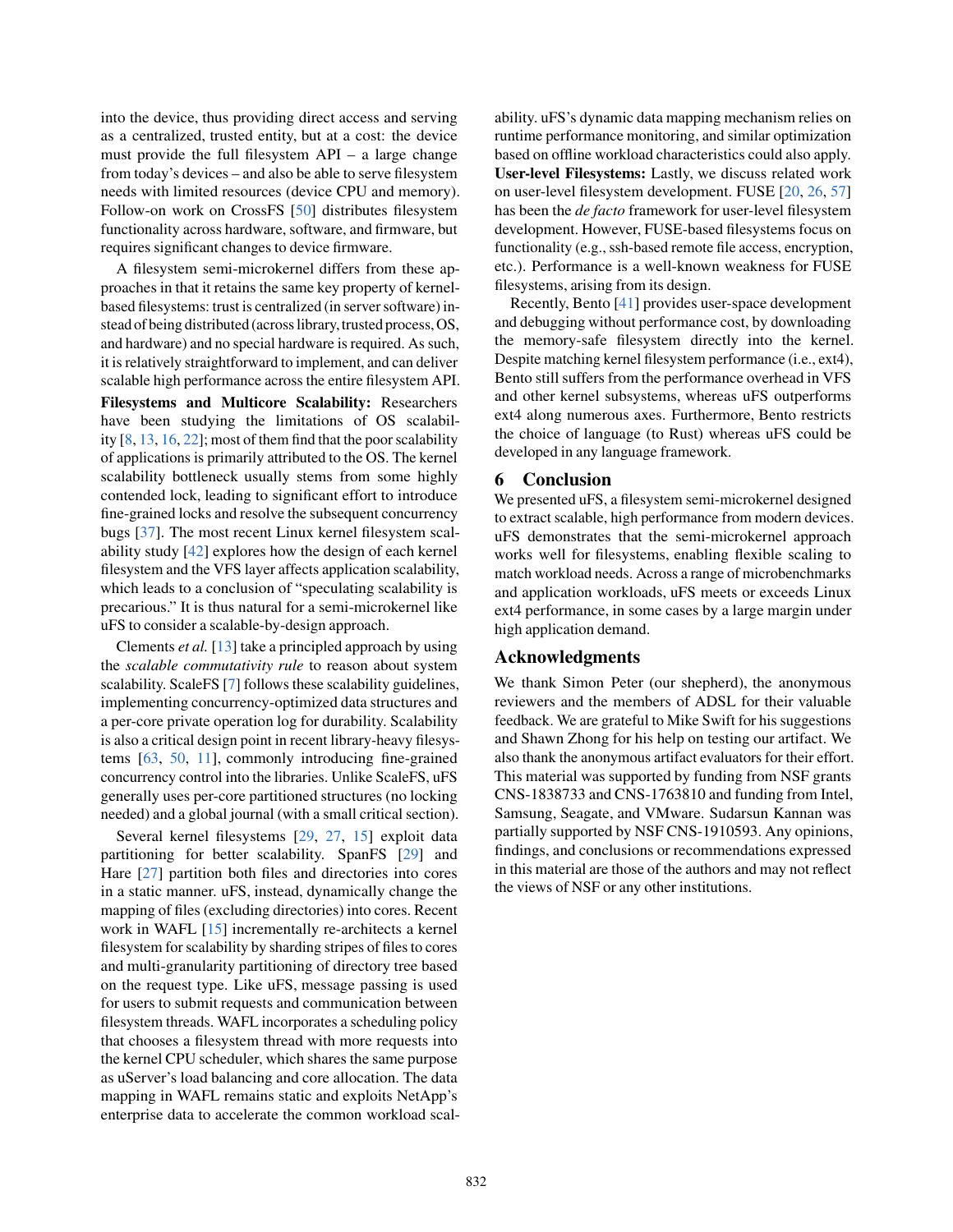# **References**

- <span id="page-14-21"></span>[1] Intel Optane SSD 905P Series Specification. [https:](https://ark.intel.com/content/www/us/en/ark/products/series/129835/intel-optane-ssd-905p-series.html) [//ark.intel.com/content/www/us/en/ark/products/series/](https://ark.intel.com/content/www/us/en/ark/products/series/129835/intel-optane-ssd-905p-series.html) [129835/intel-optane-ssd-905p-series.html](https://ark.intel.com/content/www/us/en/ark/products/series/129835/intel-optane-ssd-905p-series.html), 2018.
- <span id="page-14-13"></span>[2] Folly: Facebook Open-source Library. [https://github.com/](https://github.com/facebook/folly.git) [facebook/folly.git](https://github.com/facebook/folly.git), 2020.
- <span id="page-14-22"></span>[3] Intel<sup>®</sup> 64 and IA-32 Architectures Software Developers Manual. [https://software.intel.com/content/www/us/en/develop/](https://software.intel.com/content/www/us/en/develop/articles/intel-sdm.html) [articles/intel-sdm.html](https://software.intel.com/content/www/us/en/develop/articles/intel-sdm.html), 2020.
- <span id="page-14-19"></span>[4] Optimize ext4 file overwrites - perf improvement. [https://lore.kernel.org/linux-ext4/cover.1600401668.](https://lore.kernel.org/linux-ext4/cover.1600401668.git.riteshh@linux.ibm.com/) [git.riteshh@linux.ibm.com/](https://lore.kernel.org/linux-ext4/cover.1600401668.git.riteshh@linux.ibm.com/), 2020.
- <span id="page-14-17"></span>[5] uFS Code and Benchmarks. [https://research.cs.wisc.edu/adsl/](https://research.cs.wisc.edu/adsl/Software/uFS/) [Software/uFS/](https://research.cs.wisc.edu/adsl/Software/uFS/), 2021.
- [6] ARPACI-DUSSEAU, R. H., AND ARPACI-DUSSEAU, A. C. *Operating Systems: Three Easy Pieces*, 1.00 ed. Arpaci-Dusseau Books, August 2018.
- <span id="page-14-18"></span>[7] BHAT, S. S., EQBAL, R., CLEMENTS, A. T., KAASHOEK, M. F., AND ZELDOVICH, N. Scaling a File System to Many Cores Using an Operation Log. In *Proceedings of the 26th ACM Symposium on Operating Systems Principles (SOSP '17)* (Shanghai, China, October 2017).
- <span id="page-14-24"></span>[8] BOYD-WICKIZER, S., CLEMENTS, A. T., MAO, Y., PESTEREV, A., KAASHOEK, M. F., MORRIS, R., AND ZELDOVICH, N. An Analysis of Linux Scalability to Many Cores. In *Proceedings of the 9th Symposium on Operating Systems Design and Implementation (OSDI '10)* (Vancouver, Canada, December 2010).
- <span id="page-14-1"></span>[9] CAULFIELD, A. M., DE, A., COBURN, J., MOLLOW, T. I., GUPTA, R. K., AND SWANSON, S. Moneta: A High-Performance Storage Array Architecture for Next-Generation, Non-volatile Memories. In *Proceedings ofthe 43rd Annual IEEE/ACM International Symposium on Microarchitecture (MICRO' 10)* (Atlanta, Georgia, December 2010).
- <span id="page-14-5"></span>[10] CHEN, J. B., AND BERSHAD, B. The Impact of Operating System Structure on Memory System Performance. In *Proceedings of the 14th ACM Symposium on Operating Systems Principles (SOSP '93)* (Asheville, North Carolina, December 1993).
- <span id="page-14-23"></span>[11] CHEN, Y., LU, Y., ZHU, B., ARPACI-DUSSEAU, A. C., ARPACI-DUSSEAU, R. H., AND SHU, J. Scalable Persistent Memory File System with Kernel-Userspace Collaboration. In *Proceedings of the 19th USENIX Conference on File and Storage Technologies (FAST '21)* (Virtual conference, February 2021).
- <span id="page-14-15"></span>[12] CHIDAMBARAM, V., PILLAI, T. S., ARPACI-DUSSEAU, A. C., AND ARPACI-DUSSEAU, R. H. Optimistic Crash Consistency. In *Proceedings of the 24th ACM Symposium on Operating Systems Principles (SOSP '13)* (Nemacolin Woodlands Resort, Farmington, Pennsylvania, October 2013).
- <span id="page-14-10"></span>[13] CLEMENTS, A. T., KAASHOEK, M. F., ZELDOVICH, N., MORRIS, R. T., AND KOHLER, E. The Scalable Commutativity Rule: Designing Scalable Software for Multicore Processors. In *Proceedings of the 24th ACM Symposium on Operating Systems Principles (SOSP '13)* (Nemacolin Woodlands Resort, Farmington, Pennsylvania, October 2013).
- <span id="page-14-20"></span>[14] COOPER, B. F., SILBERSTEIN, A., TAM, E., RAMAKRISHNAN, R., AND SEARS, R. Benchmarking Cloud Serving Systems with YCSB. In *Proceedings of the ACM Symposium on Cloud Computing (SOCC '10)* (Indianapolis, Indiana, June 2010).
- <span id="page-14-27"></span>[15] CURTIS-MAURY, M., DEVADAS, V., FANG, V., AND KULKARNI, A. To waffinity and beyond: A scalable architecture for incremental parallelization of file system code. In *Proceedings of the 12th USENIX Conference on Operating Systems Design and Implementation (OSDI '16)* (Savannah, GA, November 2016).
- <span id="page-14-25"></span>[16] DAVID, T., GUERRAOUI, R., AND TRIGONAKIS, V. Everything You Always Wanted to Know About Synchronization but Were Afraid to Ask. In *Proceedings of the 24th ACM Symposium on Operating Systems Principles (SOSP '13)* (Nemacolin Woodlands Resort, Farmington, Pennsylvania, October 2013).
- <span id="page-14-6"></span>[17] DONG, M., BU, H., YI, J., DONG, B., AND CHEN, H. Performance and Protection in the ZoFS User-Space NVM File System. In *Proceedings of the 26th ACM Symposium on Operating Systems Principles (SOSP '19)* (Ontario, Canada, October 2019).
- <span id="page-14-14"></span>[18] DOUGLIS, F., AND OUSTERHOUT, J. K. Process Migration in the Sprite Operating System. In *Proceedings of the 7th International Conference on Distributed Computing Systems* (Berlin, West Germany, September 1987), IEEE, pp. 18–25.
- <span id="page-14-9"></span>[19] DPDK DEVELOPMENT TEAM. Data Plane Development Kit. [https:](https://www.dpdk.org/) [//www.dpdk.org/](https://www.dpdk.org/), 2021.
- <span id="page-14-28"></span>[20] FUSE. Linux FUSE (Filesystem in Userspace) interface. [https:](https://github.com/libfuse/libfuse) [//github.com/libfuse/libfuse](https://github.com/libfuse/libfuse).
- <span id="page-14-2"></span>[21] GHEMAWAT, S., GOBIOFF, H., AND LEUNG, S.-T. The Google File System. In *Proceedings of the 19th ACM Symposium on Operating Systems Principles (SOSP '03)* (Bolton Landing, New York, October 2003), pp. 29–43.
- <span id="page-14-26"></span>[22] GOLESTANI, H., MIRHOSSEINI, A., AND WENISCH, T. F. Software Data Planes: You Can't Always Spin to Win. In *Proceedings of the ACM Symposium on Cloud Computing (SOCC '19)* (Santa Cruz, California, November 2019).
- <span id="page-14-3"></span>[23] GRAY, C. G., AND CHERITON, D. R. Leases: An Efficient Fault-Tolerant Mechanism for Distributed File Cache Consistency. In *Proceedings of the 12th ACM Symposium on Operating Systems Principles (SOSP '89)* (Litchfield Park, Arizona, December 1989).
- <span id="page-14-4"></span>[24] HANSEN, P. B. The Nucleus of a Multiprogramming System. *Communications of the ACM 13*, 4 (April 1970), 238–241.
- <span id="page-14-16"></span>[25] HARTER, T., DRAGGA, C., VAUGHN, M., ARPACI-DUSSEAU, A. C., AND ARPACI-DUSSEAU, R. H. A File is Not a File: Understanding the I/O Behavior of Apple Desktop Applications. In *Proceedings of the 23rd ACM Symposium on Operating Systems Principles (SOSP '11)* (Cascais, Portugal, October 2011).
- <span id="page-14-29"></span>[26] HUAI, Q., HUAI, W., LU, J., XU, H., AND CHEN, W. XFUSE: An Infrastructure for Running Filesystem Services in User Space. In *Proceedings of the USENIX Annual Technical Conference (USENIX '21)* (Virtual Conference, July 2021).
- <span id="page-14-11"></span>[27] III, C. G., SIRONI, F., KAASHOEK, M. F., AND ZELDOVICH, N. Hare: a file system for non-cache-coherent multicores. In *Proceedings of the EuroSys Conference (EuroSys '15)* (Bordeaux, France, April 2015).
- <span id="page-14-8"></span>[28] KADEKODI, R., LEE, S. K., KASHYAP, S., KIM, T., KOLLI, A., AND CHIDAMBARAM, V. SplitFS: Reducing Software Overhead in File Systems for Persistent Memory. In *Proceedings of the 26th ACM Symposium on Operating Systems Principles (SOSP '19)* (Ontario, Canada, October 2019).
- <span id="page-14-12"></span>[29] KANG, J., ZHANG, B., WO, T., YU, W., DU, L., MA, S., AND HUAI, J. SpanFS: A Scalable File System on Fast Storage Devices. In *Proceedings of the USENIX Annual Technical Conference (USENIX '15)* (Santa Clara, California, June 2015).
- <span id="page-14-7"></span>[30] KANNAN, S., ARPACI-DUSSEAU, A. C., ARPACI-DUSSEAU, R. H., WANG, Y., XU, J., AND PALANI, G. Designing a True Direct-Access File System with DevFS. In *Proceedings of the 16th USENIX Conference on File and Storage Technologies (FAST '18)* (Oakland, CA, February 2018).
- <span id="page-14-0"></span>[31] KAUFMANN, A., STAMLER, T., PETER, S., SHARMA, N. K., KR-ISHNAMURTHY, A., AND ANDERSON, T. TAS: TCP Acceleration as an OS Service. In *Proceedings of the EuroSys Conference (EuroSys '19)* (Dresden, Germany, March 2019).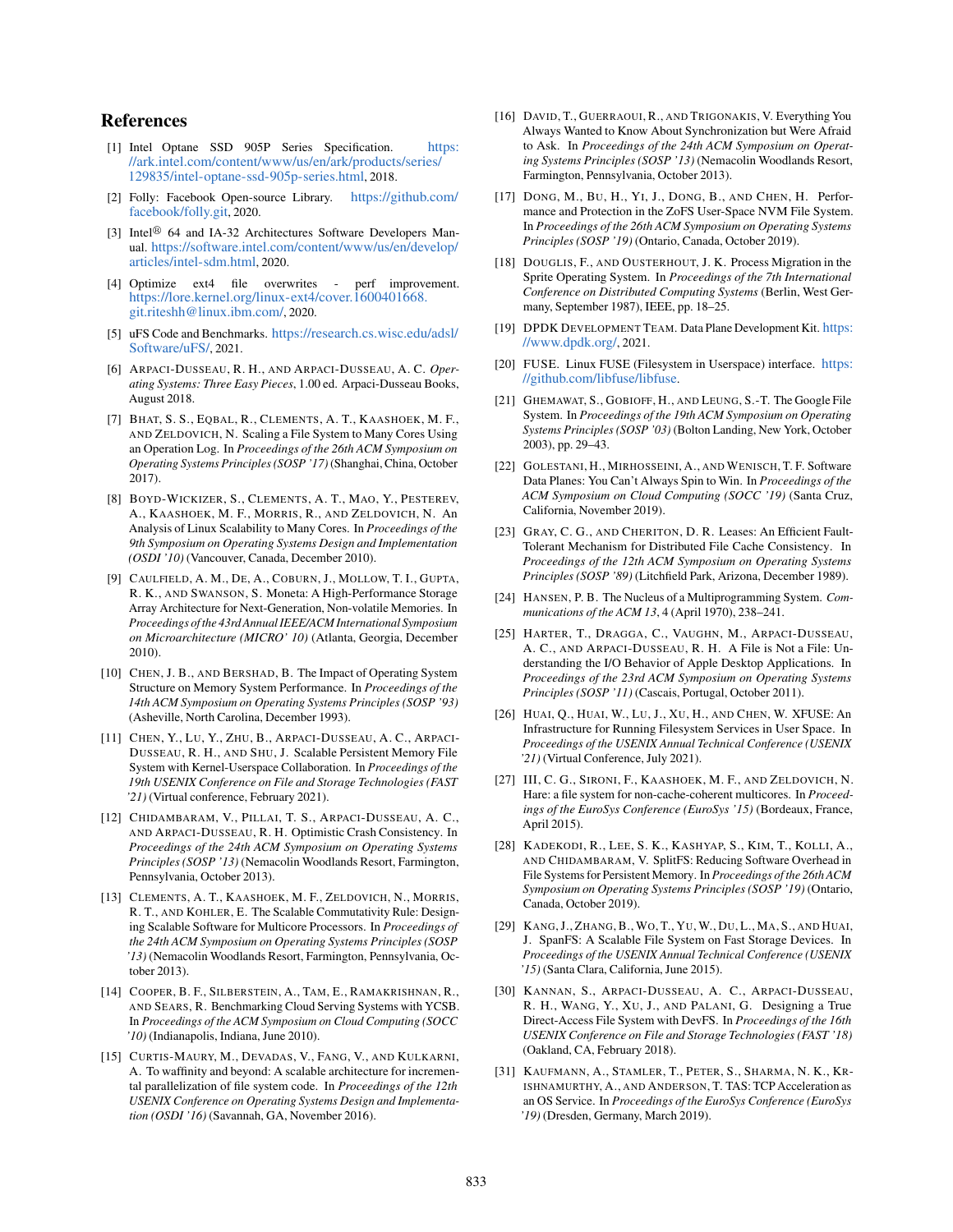- <span id="page-15-12"></span>[32] KLEIN, G., ELPHINSTONE, K., HEISER, G., ANDRONICK, J., COCK, D., DERRIN, P., ELKADUWE, D., ENGELHARDT, K., NOR-RISH, M., KOLANSKI, R., SEWELL, T., TUCH, H., AND WINWOOD, S. seL4: Formal Verification of an OS Kernel. In *Proceedings of the 22nd ACM Symposium on Operating Systems Principles (SOSP '09)* (Big Sky, Montana, October 2009).
- <span id="page-15-13"></span>[33] KWON, Y., FINGLER, H., HUNT, T., PETER, S., WITCHEL, E., AND ANDERSON, T. Strata: A Cross Media File System. In *Proceedings of the 26th ACM Symposium on Operating Systems Principles (SOSP '17)* (Shanghai, China, October 2017).
- <span id="page-15-11"></span>[34] LIEDTKE, J. On micro-kernel construction. In *Proceedings of the 15th ACM Symposium on Operating Systems Principles (SOSP '95)* (Copper Mountain Resort, CO, December 1995), pp. 237–250.
- <span id="page-15-6"></span>[35] LIU, J., ARPACI-DUSSEAU, A. C., ARPACI-DUSSEAU, R. H., AND KANNAN, S. File Systems as Processes. In *HotStorage'19* (July 2019).
- <span id="page-15-21"></span>[36] LTP TEAM. The Linux LTP Project. [http://linux-test-project.](http://linux-test-project.github.io) [github.io](http://linux-test-project.github.io), 2021.
- <span id="page-15-5"></span>[37] LU, L., ARPACI-DUSSEAU, A. C., ARPACI-DUSSEAU, R. H., AND LU, S. A Study of Linux File System Evolution. In *Proceedings of the 11th USENIX Symposium on File and Storage Technologies (FAST '13)* (San Jose, CA, February 2013).
- <span id="page-15-0"></span>[38] MARTY, M., DE KRUIJF, M., ADRIAENS, J., ALFELD, C., BAUER, S., CONTAVALLI, C., DALTON, M., DUKKIPATI, N., EVANS, W. C., GRIBBLE, S., KIDD, N., KONONOV, R., KUMAR, G., MAUER, C., MUSICK, E., OLSON, L., RYAN, M., RUBOW, E., SPRINGBORN, K., TURNER, P., VALANCIUS, V., WANG, X., AND VAHDAT, A. Snap: a Microkernel Approach to Host Networking. In *Proceedings of the 26th ACM Symposium on Operating Systems Principles (SOSP '19)* (Ontario, Canada, October 2019).
- <span id="page-15-25"></span>[39] MASON, C. The Btrfs Filesystem. [oss.oracle.com/projects/btrfs/](oss.oracle.com/projects/btrfs/dist/documentation/btrfs-ukuug.pdf) [dist/documentation/btrfs-ukuug.pdf](oss.oracle.com/projects/btrfs/dist/documentation/btrfs-ukuug.pdf), September 2007.
- <span id="page-15-9"></span>[40] MATHUR, A., CAO, M., BHATTACHARYA, S., ANDREAS DILGE AND, A. T., AND VIVIER, L. The New Ext4 filesystem: Current Status and Future Plans. In *Ottawa Linux Symposium (OLS '07)* (Ottawa, Canada, July 2007).
- <span id="page-15-3"></span>[41] MILLER, S., ZHANG, K., CHEN, M., JENNINGS, R., CHEN, A., ZHUO, D., AND ANDERSON, T. E. High Velocity Kernel File Systems with Bento. In *Proceedings of the 19th USENIX Conference on File and Storage Technologies (FAST '21)* (Virtual conference, February 2021).
- <span id="page-15-16"></span>[42] MIN, C., KASHYAP, S., MAASS, S., AND KIM, T. Understanding Manycore Scalability of File Systems. In *Proceedings of the USENIX Annual Technical Conference (USENIX '16)* (Denver, CO, June 2016).
- <span id="page-15-14"></span>[43] MOGUL, J., AND RAMAKRISHNAN, K. Eliminating Receive Livelock in an Interrupt-driven Kernel. In *Proceedings of the 2nd Symposium on Operating Systems Design and Implementation (OSDI '96)* (Seattle, WA, October 1996).
- <span id="page-15-22"></span>[44] MOHAN, J., MARTINEZ, A., PONNAPALLI, S., RAJU, P., AND CHI-DAMBARAM, V. Finding Crash-Consistency Bugs with Bounded Black-Box Crash Testing. In *Proceedings of the 13th USENIX Conference on Operating Systems Design and Implementation (OSDI '18)* (Carlsbad, CA, October 2018).
- <span id="page-15-1"></span>[45] OUSTERHOUT, A., FRIED, J., BEHRENS, J., BELAY, A., AND BAL-AKRISHNAN, H. Shenango: Achieving High CPU Efficiency for Latency-sensitive Datacenter Workloads. In *Proceedings of the 16th Symposium on Networked Systems Design and Implementation (NSDI '19)* (Boston, MA, February 2019).
- <span id="page-15-23"></span>[46] PILLAI, T. S., CHIDAMBARAM, V., ALAGAPPAN, R., AL-KISWANY, S., ARPACI-DUSSEAU, A. C., AND ARPACI-DUSSEAU, R. H. All File Systems Are Not Created Equal: On the Complexity of Crafting Crash-Consistent Applications. In *Proceedings of the 11th Symposium on Operating Systems Design and Implementation (OSDI '14)* (Broomfield, CO, October 2014).
- <span id="page-15-18"></span>[47] PRABHAKARAN, V., ARPACI-DUSSEAU, A. C., AND ARPACI-DUSSEAU, R. H. Analysis and Evolution of Journaling File Systems. In *Proceedings of the USENIX Annual Technical Conference (USENIX '05)* (Anaheim, CA, April 2005), pp. 105–120.
- <span id="page-15-10"></span>[48] RASHID, R., TEVANIAN, A., YOUNG, M., GOLUB, D., BARON, R., BLACK, D., BOLOSKY, W., AND CHEW, J. Machine-Independent Virtual Memory Management for Paged Uniprocessor and Multiprocessor Architectures. In *Proceedings of the 2nd International Conference on Architectural Support for Programming Languages and Operating Systems (ASPLOS IV)* (Palo Alto, CA, 1991), pp. 31– 39.
- <span id="page-15-19"></span>[49] REBELLO, A., PATEL, Y., ALAGAPPAN, R., ARPACI-DUSSEAU, A. C., AND ARPACI-DUSSEAU, R. H. Can Applications Recover from fsync Failures? In *Proceedings of the USENIX Annual Technical Conference (USENIX '20)* (Virtual Conference, June 2020).
- <span id="page-15-29"></span>[50] REN, Y., MIN, C., AND KANNAN, S. CrossFS: A Cross-layered Direct-Access File System. In *Proceedings of the 14th USENIX Conference on Operating Systems Design and Implementation (OSDI '20)* (Virtual conference, November 2020).
- <span id="page-15-27"></span>[51] SANJAY GHEMAWAT AND JEFFREY DEAN. LevelDB. [https://](https://github.com/google/leveldb) [github.com/google/leveldb](https://github.com/google/leveldb), 2014.
- <span id="page-15-2"></span>[52] SHALEV, L., SATRAN, J., BOROVIK, E., AND BEN-YEHUDA, M. IsoStack – Highly Efficient Network Processing on Dedicated Cores. In *Proceedings of the USENIX Annual Technical Conference (USENIX '10)* (Boston, MA, June 2010).
- <span id="page-15-20"></span>[53] SHERWOOD, T., PERELMAN, E., HAMERLY, G., AND CALDER, B. Automatically Characterizing Large Scale Program Behavior. In *Proceedings of the 10th International Conference on Architectural Support for Programming Languages and Operating Systems (ASPLOS X)* (San Jose, CA, October 2002).
- <span id="page-15-4"></span>[54] SOARES, L., AND STUMM, M. FlexSC: Flexible System Call Scheduling with Exception-Less System Calls. In *Proceedings of the 9th Symposium on Operating Systems Design and Implementation (OSDI '10)* (Vancouver, Canada, December 2010).
- <span id="page-15-7"></span>[55] SPDK OPEN-SOURCE TEAM. The Storage Performance Development Kit. https://spdk.io/doc, 2021.
- <span id="page-15-8"></span>[56] STONEBRAKER, M. *Readings in Database Systems*. Morgan-Kaufmann, 1994.
- <span id="page-15-30"></span>[57] SUNDARARAMAN, S., VISAMPALLI, L., ARPACI-DUSSEAU, A. C., AND ARPACI-DUSSEAU, R. H. Refuse to Crash with Re-FUSE. In *Proceedings of the EuroSys Conference (EuroSys '11)* (Salzburg, Austria, April 2011).
- <span id="page-15-24"></span>[58] SWEENEY, A., DOUCETTE, D., HU, W., ANDERSON, C., NISHI-MOTO, M., AND PECK, G. Scalability in the XFS File System. In *Proceedings of the USENIX Annual Technical Conference (USENIX '96)* (San Diego, CA, January 1996).
- <span id="page-15-26"></span>[59] TARASOV, V., ZADOK, E., AND SHEPLER, S. Filebench: A Flexible Framework for File System Benchmarking. *USENIX; login 41*, 1 (2016), 6–12.
- <span id="page-15-15"></span>[60] TSAI, C.-C., JAIN, B., ABDUL, N. A., AND PORTER, D. E. A Study of Modern Linux API Usage and Compatibility: What to Support When You're Supporting. In *Proceedings of the EuroSys Conference (EuroSys '16)* (London, United Kingdom, April 2016).
- <span id="page-15-17"></span>[61] TSAI, C.-C., ZHAN, Y., REDDY, J., JIAO, Y., ZHANG, T., AND PORTER, D. E. How to Get More Value From Your File System Directory Cache. In *Proceedings of the 25th ACM Symposium on Operating Systems Principles (SOSP '15)* (Monterey, California, October 2015).
- <span id="page-15-28"></span>[62] VOLOS, H., NALLI, S., PANNEERSELVAM, S., VARADARAJAN, V., SAXENA, P., AND SWIFT, M. M. Aerie: Flexible File-system Interfaces to Storage-class Memory. In *Proceedings of the EuroSys Conference (EuroSys '14)* (Amsterdam, The Netherlands, April 2014).